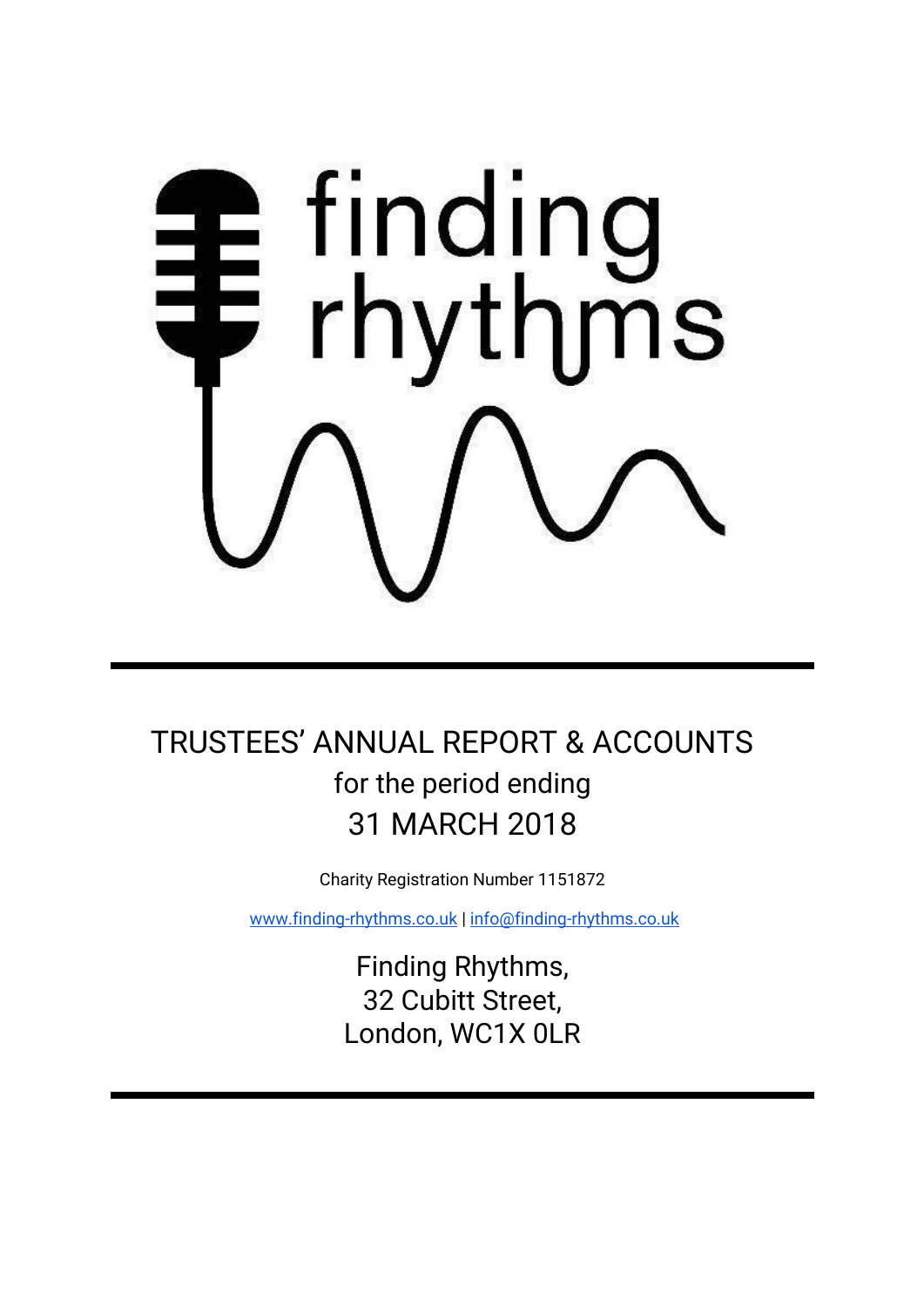

# **Contents**

| <b>INDEX</b>                                     | <b>PAGE</b> |
|--------------------------------------------------|-------------|
| Reference & Administrative Details               | 3           |
| Trustees' Report:                                | $4 - 11$    |
| Structure, Governance & Risk                     | 4           |
| <b>Objectives &amp; Activities</b>               | 4           |
| <b>Achievements &amp; Performance</b>            | 5           |
| Impact                                           | 6           |
| Feedback                                         | 6           |
| <b>Statement of Public Benefit</b>               | 7           |
| The Finding Rhythms Team                         | 9           |
| <b>Plans for 2018-19</b>                         | 10          |
| <b>Financial Statement &amp; Reserves Policy</b> | 11          |
| Supporters                                       | 11          |
| <b>Statement of Trustees' Responsibilities</b>   | 12          |
| Independent Examiner's Report                    | 13          |
| <b>Statement of Financial Activities</b>         | 14          |
| <b>Balance Sheet</b>                             | 15          |
| <b>Statement of Cash Flows</b>                   | 16          |
| Notes to the Accounts                            | $17 - 22$   |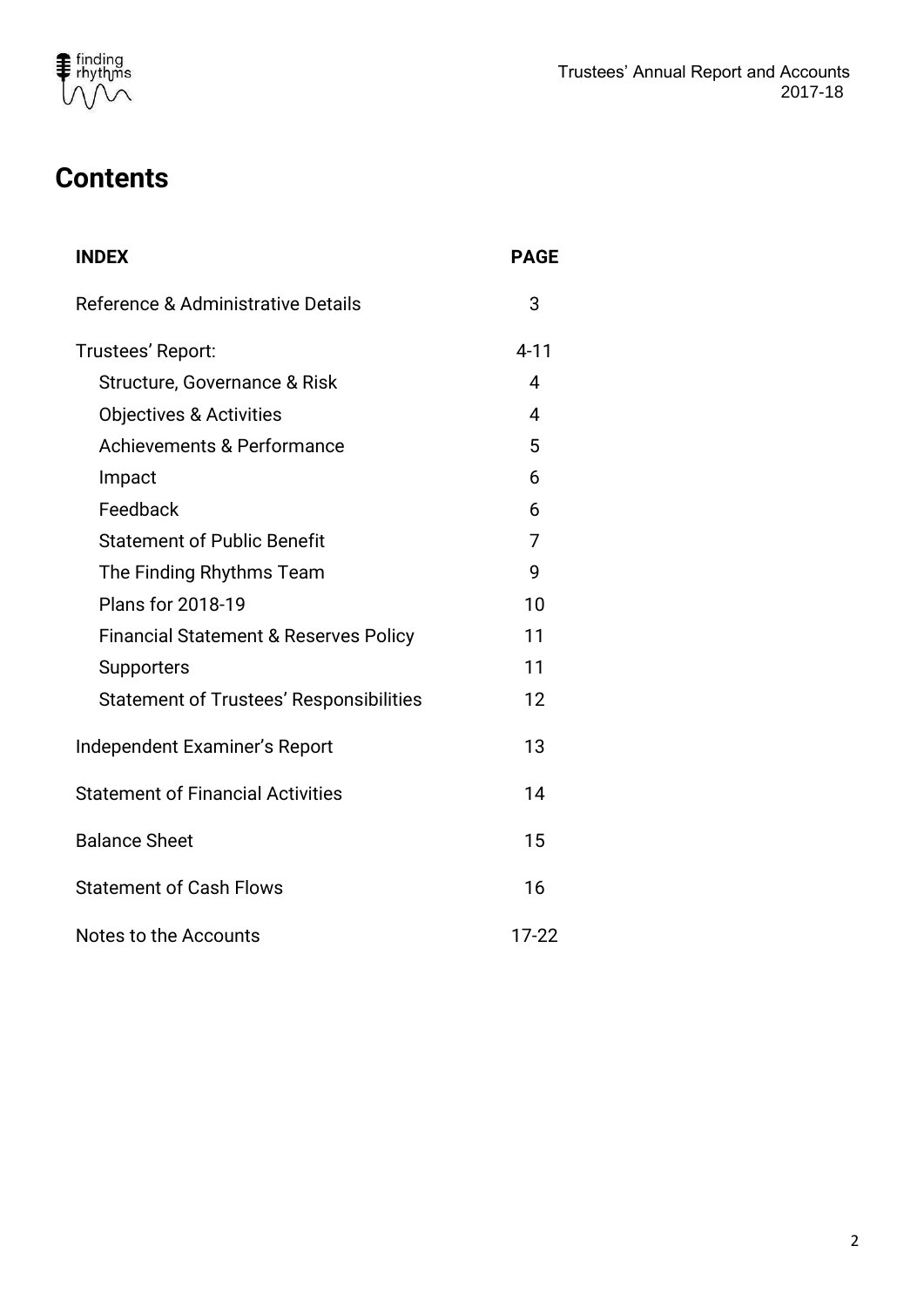

|                                            | Legal Name: Finding Rhythms CIO                                                                                                                      |                    |
|--------------------------------------------|------------------------------------------------------------------------------------------------------------------------------------------------------|--------------------|
| <b>Charity Registration No: 1151872</b>    |                                                                                                                                                      |                    |
| <b>Principal address: 32 Cubitt Street</b> | London, WC1X 0LR                                                                                                                                     |                    |
|                                            | <b>Governing Document:</b> Constitution dated 2 May 2013                                                                                             |                    |
|                                            | Trustees who served: Mr Gerard Elias, CBE QC, Chair<br>Mr David Jenkins, Treasurer<br>Mr Herb Nahapiet, OBE<br>His Honour Judge Nicholas Hilliard QC | (Resigned Sep '17) |
|                                            | Patrons: Mr Robin Millar, CBE<br>Mr Max Reinhardt<br>Mr Mark Thompson<br>His Honour Judge Nicholas Hilliard QC<br>Baroness Floella Benjamin, OBE     |                    |
|                                            | <b>Principal staff:</b> Robin Harris, Creative / Operations Director<br>Clare Annamalai, Business Director                                           |                    |
|                                            | <b>Bankers:</b> CAF Bank (Charities Aid Foundation)<br>25 Kings Hill Avenue<br>Kings Hill<br><b>West Malling</b><br>Kent ME19 4TA                    |                    |
|                                            | <b>Insurers:</b> CaSE Insurance Services Limited<br><b>Manor House</b><br>19 Church Street<br>Leatherhead, KT22 8DN                                  |                    |
| Independent Examiner: Debbie Mace          | 23 Forgebank Walk<br>Halton LA2 6FD                                                                                                                  |                    |
|                                            | Website: finding-rhythms.co.uk                                                                                                                       |                    |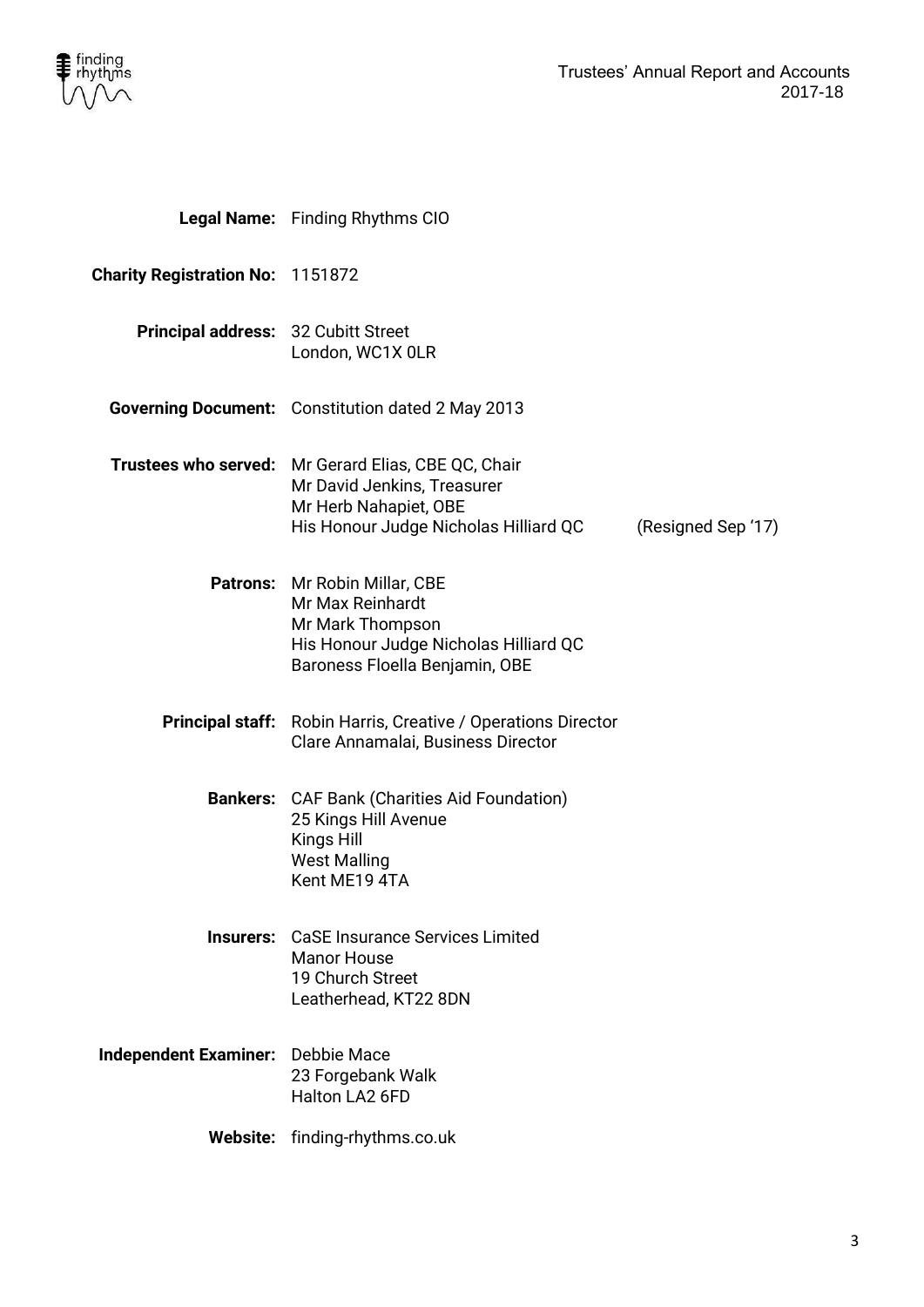

# **Trustees' Report**

The trustees are pleased to present their annual report together with the financial statements for Finding Rhythms CIO for the year ending 31 March 2018.

The financial statements comply with the Charities Act 2011, and Accounting and Reporting by Charities: Statement of Recommended Practice applicable to charities preparing their accounts in accordance with the Financial Reporting Standard applicable in the UK and Republic of Ireland (FRS 102) (effective 1 January 2015).

# **Structure, Governance and Management**

Finding Rhythms was founded as a Charitable Incorporated Organisation with a Constitution dated 2 May 2013.

During the financial year ending March 2018 four Trustees served on the Board of Finding Rhythms and they are referred to throughout this report as the Trustees or the Board.

Mr Gerard Elias, QC was appointed Chair in June 2015, having served as a Trustee since November 2014, and Mr David Jenkins was appointed Treasurer in July 2015. To date Trustees have been recruited through referrals only. The Trustees represent a broad range of skills and experience, spanning business, governance, and the criminal justice sector. They did not receive any remuneration.

During the year His Honour Judge Nicholas Hilliard QC stood down from the Board, but agreed to continue as a patron of the charity. The Directors and current Trustees are actively seeking to recruit further Trustees in 2018-19, to oversee the charity's operations and continued growth. In making appointments, the Trustees will apply an equal opportunities policy and strive to diversify the Board.

The day-to-day management of the charity was the responsibility of the Business Director with the support of the Creative / Operations Director, and with regular advice from the Trustees.

During 2017-18 the Board met formally four times and held a number of less formal meetings with the Directors to guide operations and ensure that the charity continued to meet its charitable objectives.

# **Risk Management**

The Trustees have reviewed the major risks and are confident that there are systems in place to manage them.

# **Objectives and activities**

The objectives of Finding Rhythms are laid out in its Constitution are as follows:

- a) promoting social inclusion by preventing people from becoming socially excluded, relieving the needs of those people who are socially excluded and assisting them to integrate into society
- b) the advancement of education in the arts and music;
- c) the advancement of the arts and music;
- d) the relief of those in need by reason of disadvantage;
- e) the promotion of physical and mental health,

by means (not exclusively) of the teaching and encouragement of music in prisons and in other institutions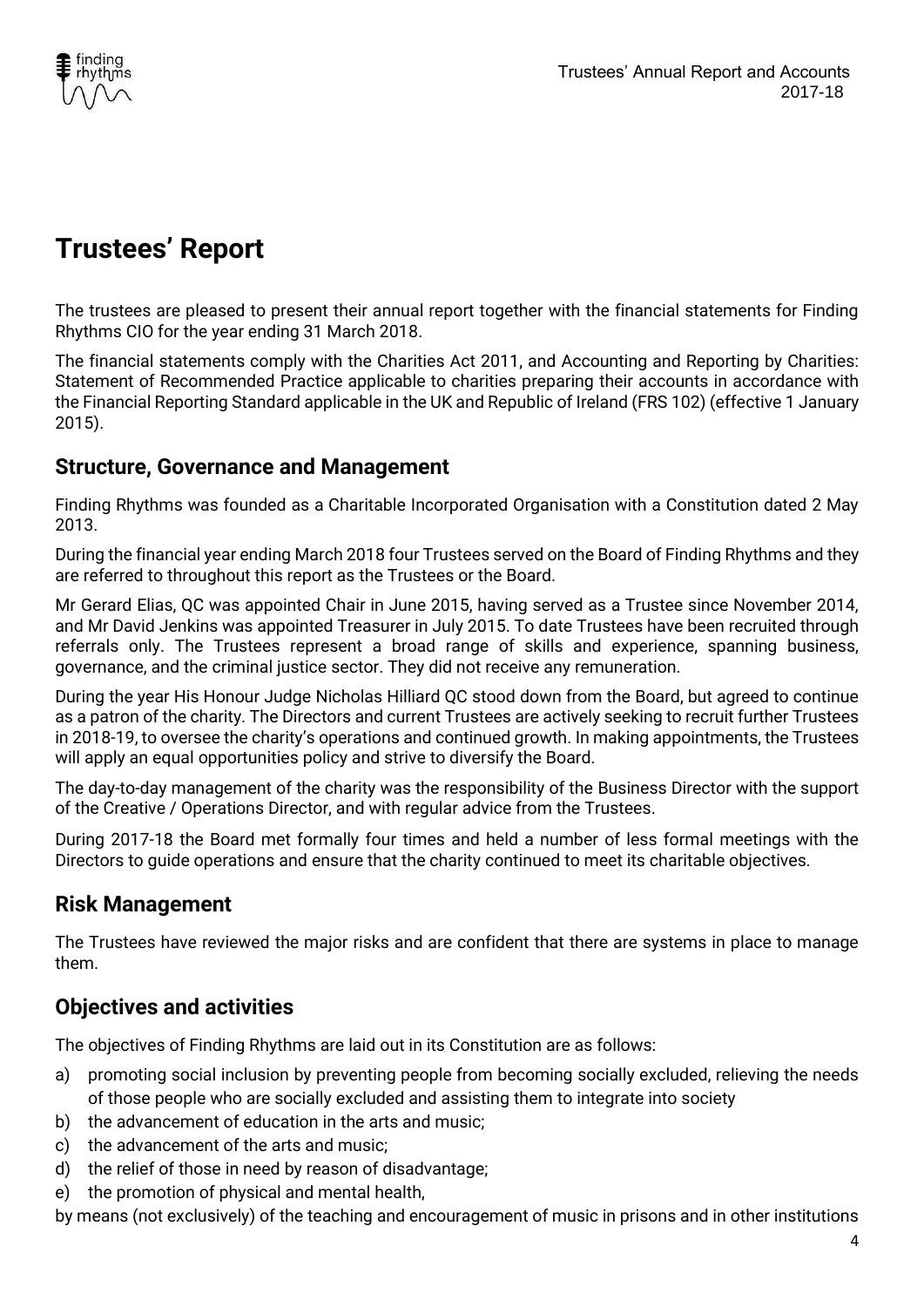

established for the care or education of people.

Finding Rhythms' mission is *to make society safer by changing the behaviour of offenders through creating music*. We do this through courses of music-based work experience, which result in albums of broadcastquality new music by prisoners who also have the chance to earn a BTEC in employability skills.

Our intensive 36 hour projects are led by career musicians and result in a professionally produced album, authored and performed by prisoners. Our work has attracted the attention of the Guardian and Times, and has been played on Radio 6 Music and BBC World Service.

As at 31 March 2018 we had worked with 292 learners in 20 prisons and one probation setting, completed 32 albums of music and helped 166 prisoners to achieve a BTEC qualification.

We demonstrate that the skills used in the context of writing, producing and delivering an album of music on time and to a professional standard are transferable to many areas of work and life. Participants on our projects have the chance to earn the Edexcel accredited BTEC in '*Supporting Employability and Personal Effectiveness'* (SEPE).

Every session is delivered by a team of three professional musicians who work alongside participants to compose and record an album of music from scratch. Prisoners and professional musicians collaborate in an artist-producer relationship, rather than in the more conventional teacher-pupil relationship. This lack of hierarchy creates a feeling of empowerment that is too often stripped away in the prison environment.

# **Achievements and Performance**

# **In 2017-18 we…**

- Engaged a total of 101 learners in a total of 363 hours of music-based training. This comprised nine full length courses in prisons in South East England, the Midlands and Wales, one full length course with a probation provider in Essex, and a half-day session with ex-prisoners in London.
- Engaged 12 musically talented young people in a one day session in London.
- Engaged 37 criminal justice professionals in short music-making sessions in London.
- Produced ten albums of music, authored by learners and comprising 92 diverse tracks. These were printed to CD and made available to stream online.
- Ran courses in four prisons new to Finding Rhythms, including working for the first time in Wales.
- Ran our first courses and sessions in partnership with other organisations, including Essex CRC (Sodexo), School Ground Sounds and Switchback.
- Helped 38 prisoners to achieve a BTEC in Supporting Employability and Personal Effectiveness.
- Ran one training session for six regular and new practitioners.
- Employed 18 musicians and music engineers from across the UK.
- Increased the proportion of our income that is commercially generated.
- Won 21 Koestler Awards for art made in prison
- Presented on the value of arts in prison and the work of Finding Rhythms at two prestigious events, the annual conference of the International Corrections and Prisons Association and the Reflective Conservatoires Conference.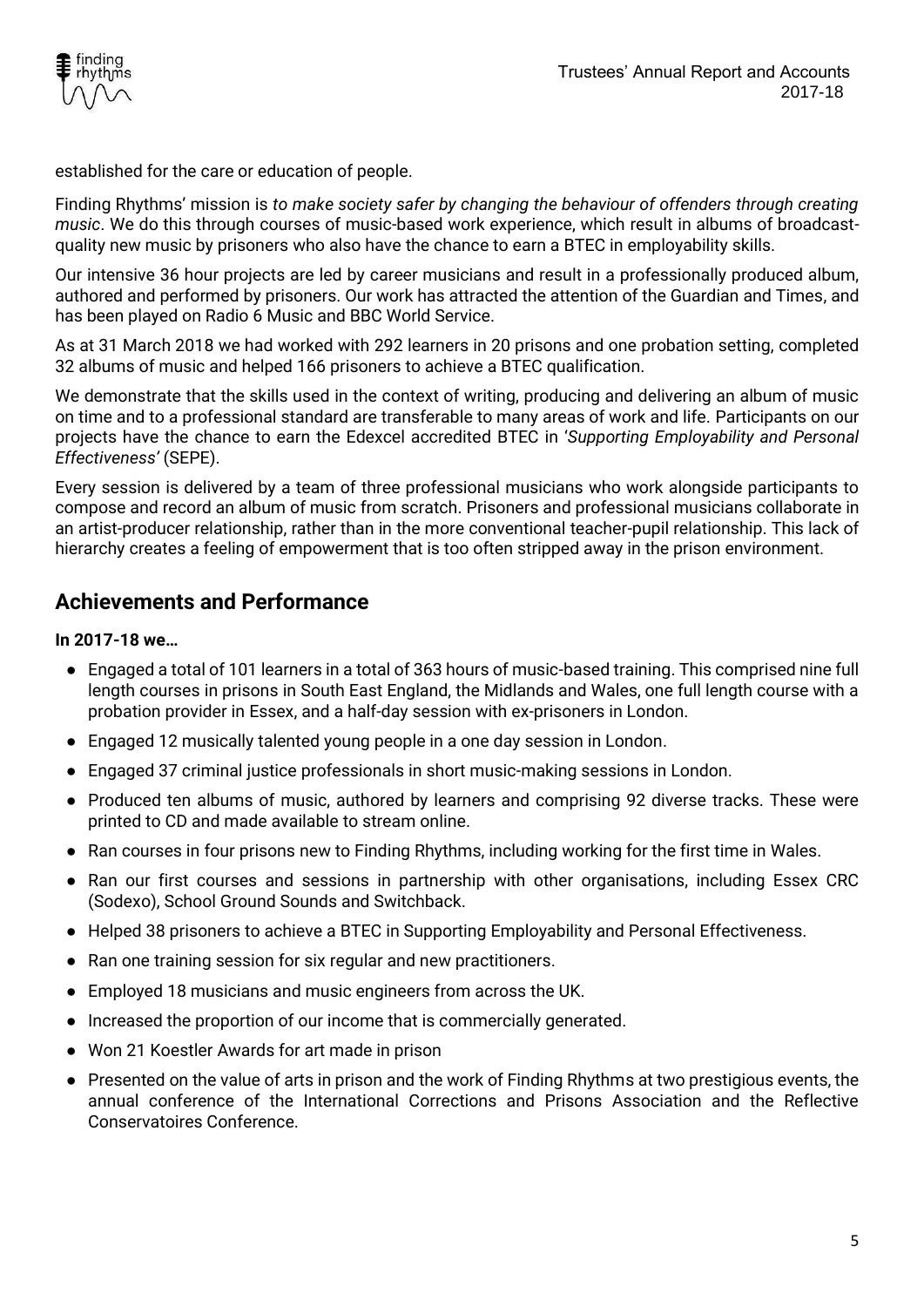

# **Impact**

We know that our courses help participants to develop in three specific areas which help to reduce reoffending:

# *Relationships:*

The challenge of creating an album of music from scratch in 36 hours is such that participants have to work as a team, communicate effectively and respect each other's contribution. The shared sense of purpose, tight deadline and growing recognition of each other's strengths and talents forges a strong sense of community and develops the emotional understanding that is needed for relationships at work, at home, or in any other context.

**85%** said that the course helped them work better with other people **85%** said the course helped them to express themselves

# *Employment:*

Our courses encourage many of the soft skills that employers look for, and participants have the chance to earn a BTEC in *Supporting Employability and Personal Effectiveness*, to show prospective employers their achievements in communication, teamwork, task management and reflective learning. **86%** said they learnt more about working in a professional environment To date, **97%** of our candidates have passed the BTEC

# *Identity and self-belief:*

Many prisoners feel defined by their imprisonment, have never had a job and have underperformed in the education system, so they have very few positive achievements to their name. We give participants the chance to shine at something, whether percussion, singing, rapping, lyric-writing or being a facilitator. **83%** said Finding Rhythms helped them think differently about themselves **86%** said they felt more positive about what they could achieve in future

# **Feedback from participants and staff**

*"People have come with different levels of skill, different sorts of skills and different expectations and actually we've all worked brilliantly as a team contributing. Everybody's got something out of this, effectively to go away with, which is brilliant." -* Learner, HMP Ford

*"To show that just because we're criminals and we've been convicted and we're all in jail, it just goes to show that we're not all good for nothing. It's a means of not just expressing ourselves, but giving prisoners a voice. Because inside, in jail, it's hard to express yourself, because you've got to have this facade on all the time." -* Learner, HMYOI Swinfen Hall

*"You kind of forget all the good things in life. It becomes more difficult and more confusing as time goes on. And I guess for me, that positive vibe you get, the good feeling when you feel around good people, and the chance to be a good person again, to create something worth creating, to do something not just because it should be done, but because it's worth doing."* - Learner, HMYOI Swinfen Hall

*"I've always felt like I don't need to collaborate because I'm good enough in my own right, as conceited as that sounds, whereas now doing Finding Rhythms it's a time to explore working with other people and taking on other people's ideas and other people's kind of constructive criticism, so yeah that's been an amazing learning curve for me."* - Learner, HMP Swaleside

*"It is a leap of faith, because what you're bringing out, a lot of it is deep personal shit, so you've got to feel comfortable with each other."* - Learner, HMP Rochester

*"I came in here thinking that I knew a bit about music, but working with that guy today, he showed us that even a small contribution can be a big contribution to a song. You haven't got to do everything to be involved, even a little bit of writing or a little bit of tapping can contribute to a song."* - Learner, HMP Parc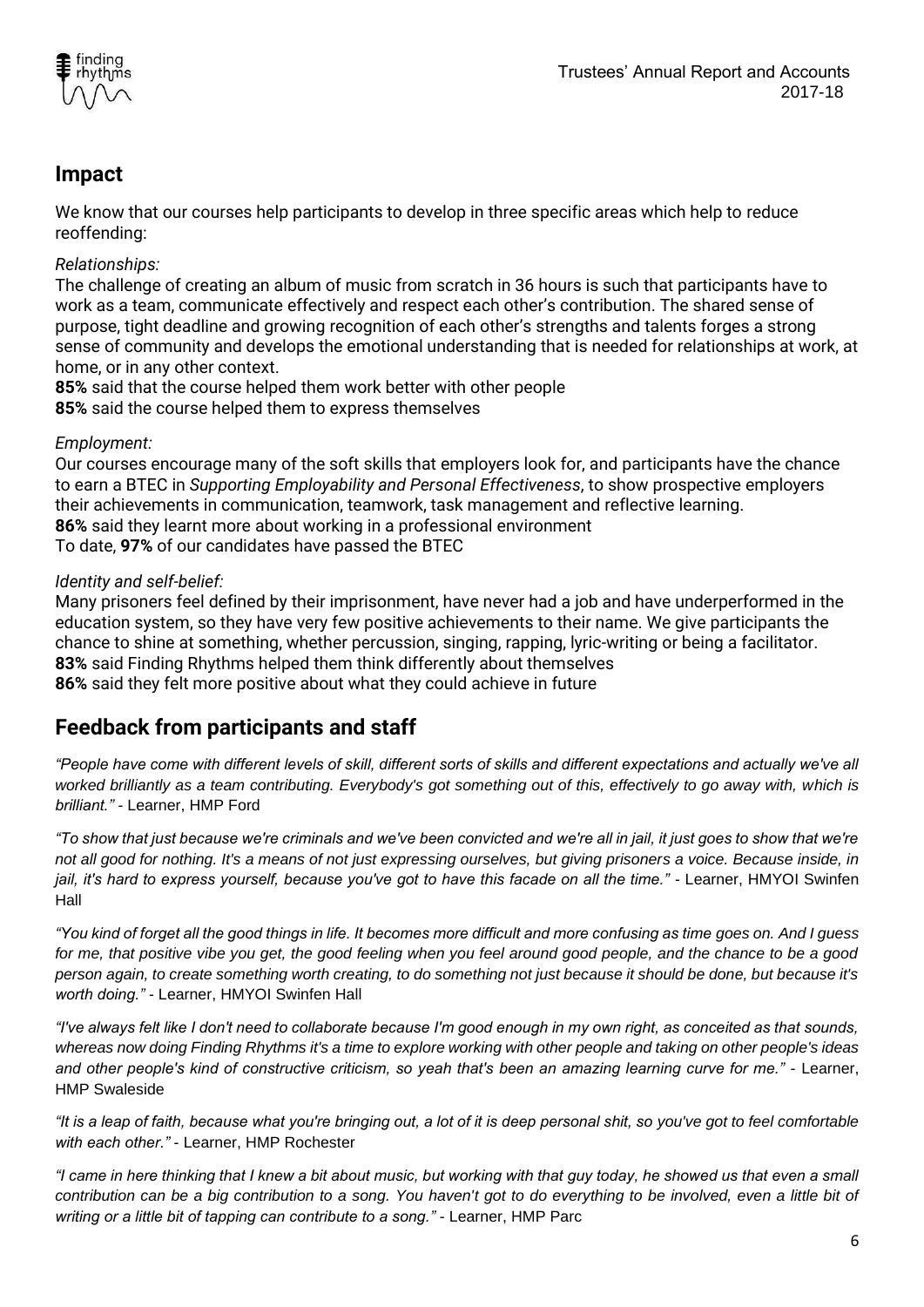

*"I enjoyed the structure and development...how to create lyrics, how to create chord patterns and things like that.....the creation from beginning to the end."* - Learner, HMP Elmley

*"It's helped me to get chips off my shoulders and feel better in myself. To be able to express myself and people to understand."* - Learner, Essex CRC

*"I would like to thank you and your team for another successful project within Swinfen Hall. Both the Governor and Deputy Governor were really impressed and would like to celebrate the achievement." -* Staff member, HMYOI Swinfen Hall

*"Very pleased with the project and the way the workshop sessions have gone. Robin and the team are really enthusiastic, positive and knowledgeable and this is reflected in the quality of the music being produced. The prisoners are enjoying the experience and are gaining a great deal from the project, they will be disappointed when it finishes today."* - Staff member, HMP Parc

*"I've just been really proud of everybody in here, because it's not the easiest environment to be in, it's not the easiest to get yourself motivated and get yourself out. But this is something that they've all really, really enjoyed and the group work, the way you've been supporting, everyone's put something in. And it's just been really lovely to see."* - Staff member HMPYOI Bronzefield

# **Statement of Public Benefit**

Despite a slight reduction in the prison population over the course of 2017-18<sup>1</sup>, the prison service continued to face many challenges, not least the negative consequences that flow from overcrowding. Rates of selfharm, during the 12 months to June 2017, were the highest ever recorded<sup>2</sup>, and only 14% of prisoners reported spending 10 hours or more out of their cell each day<sup>3</sup>. 30% of young adult prisoners reported having less than two hours a day out of their cell<sup>4</sup>.

Although it is widely accepted that prison has a poor record of reducing reoffending, with 66% of those serving sentences of less than 12 months being reconvicted within a year<sup>5</sup>, the custodial sentencing rate and average length of custodial sentence for indictable offences, continues to rise<sup>6</sup>. Even first time offenders with no previous convictions or cautions are now more likely to go to court and be convicted than to receive a caution (52% in 2017, vs 22% 10 years ago)<sup>7</sup>. By 2022 the Ministry of Justice expects a prison population of 88,000<sup>8</sup>.

In that context, the need to provide prisoners with education, purposeful activity and skills for rehabilitation is as acute as it has ever been. To quote the National Offender Management Service annual report for 2016- 17, *"for offender management to be effective and for prisons to be positive places in which to work there must be a strong rehabilitative culture across all activity within prisons."<sup>9</sup>* Yet only 51% of prisons received a positive rating from inspectors in 2016–17 for purposeful activity work<sup>10</sup> and in 14 of the 35 adult male prisons inspected in 2016–17, there were not enough places for all prisoners to take part in education or vocational training throughout the week<sup>11</sup>.

 $\ddot{\phantom{a}}$ 

<sup>1</sup> Ministry of Justice Prison Population Statistics 2017 & 2018

<sup>2</sup> Ministry of Justice Safety in Custody Statistics, Quarterly Update to June 2017

<sup>3</sup> HMIP Annual Report 2016-17

<sup>4</sup> Ibid

<sup>5</sup> Ministry of Justice (2017) Proven reoffending statistics quarterly: October to December 2015

<sup>6</sup> Ministry of Justice Criminal Justice Statistics Quarterly Update, 2017

<sup>7</sup> Ministry of Justice Criminal Justice Statistics Quarterly Update, 2017

<sup>8</sup> Ministry of Justice Prison Population Projections 2017-2022

<sup>9</sup> NOMS Annual Report and Accounts 2016-17

<sup>10</sup> HMIP Annual Report 2016-17

 $11$  Ibid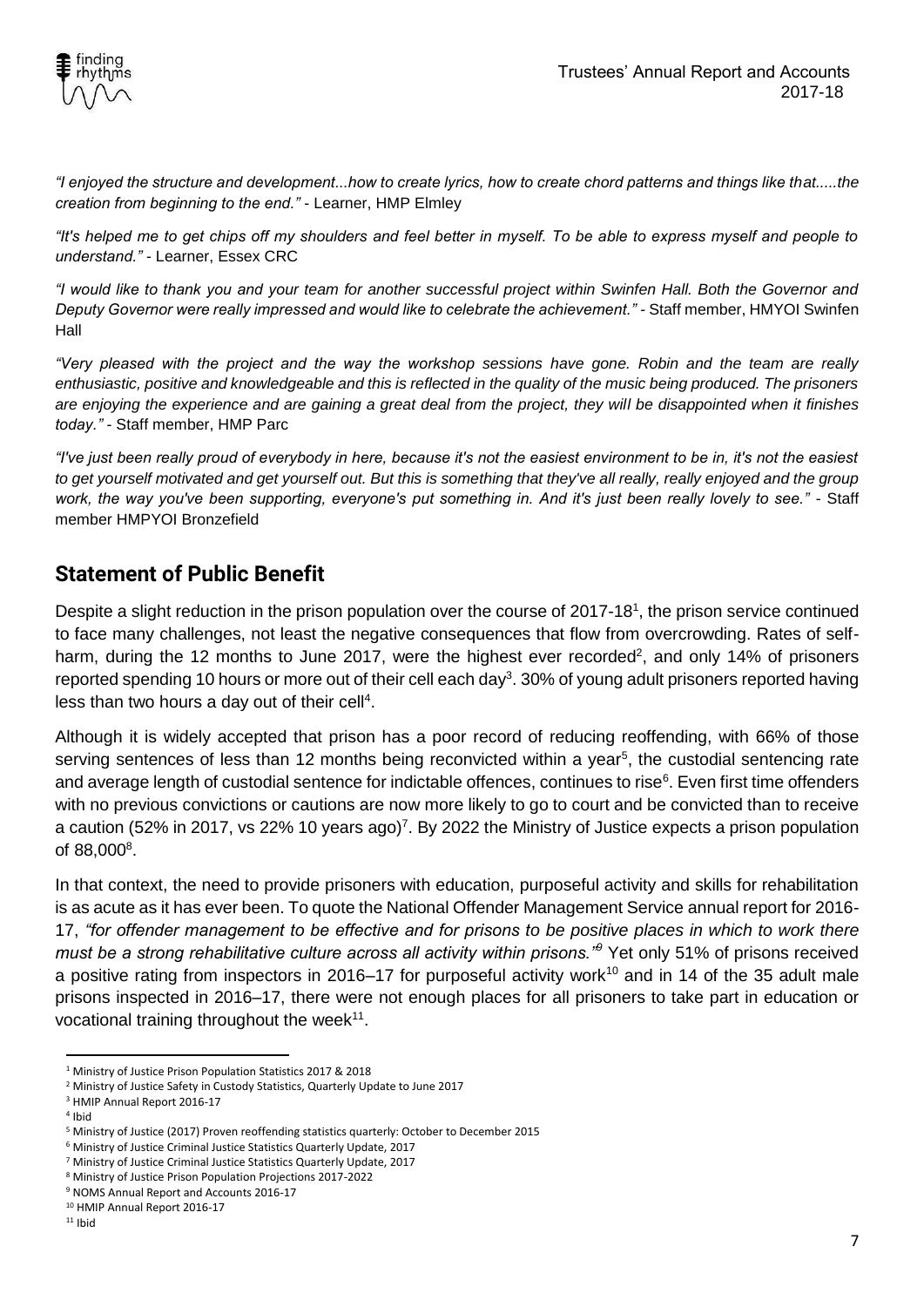

There are reasons for optimism, however. Whilst the Education and Employment Strategy, published by the Ministry of Justice in May 2018, is arguably too narrowly focused on the functional skills required for employment in five particular industry sectors (retail, catering, agriculture, construction and manufacturing), it does acknowledge the aspect of effective rehabilitation that works on prisoners' motivation "*to engage with the opportunities in front of them, to build a different kind of life"*, with a willingness *"to commit to change, take advice, learn new skills and take opportunities to work – both during their sentence and after."<sup>12</sup>* This aspect of rehabilitation is less about imparting technical skills and more about helping prisoners to rebuild lost confidence, their sense of identity and the belief that they can and should have a brighter future.

The Prison Education Framework, which from 2019 will put into effect many of the recommendations of the Coates Review, recognises the need to provide a range of educational opportunities which meet the needs of each prison's population. We hope that prison Governors, using their newly devolved education budgets, will appreciate not only the need to provide pathways to different types of employment, but also that the trigger for change is different for each person, and may include faith, engagement with the arts, further education or peer mentoring. As Dame Coates suggested, education provision must incorporate personal and social development, music, arts and sport activities, alongside functional skills teaching.

During the period 2017-18 Finding Rhythms engaged 91 prisoners in music-based learning. This is, of course, a drop in the ocean of 83510 prisoners, but music-based learning is neither appropriate nor motivating for the majority of those 83510. What we seek to do, with the help of prison staff, is to target those prisoners who have a real passion for music or creative writing, whose vocal, musical or lyrical talent warrants development, or whose wellbeing may benefit from creative self-expression and purposeful work as part of a team.

Given the small size of our organisation it is a significant achievement and public benefit to have made a difference in the lives of these 91 individuals. Participants on our courses reported increased confidence, learned new skills and had the chance to express themselves in a setting where honesty and authenticity can often make a person vulnerable. Participants wrote love songs to their children; they expressed regrets about the past and hopes for the future; they shared their culture with others, by writing songs in their native language; they expressed anger and frustration at the circumstances which brought them to jail. In common with the many arts organisations working in prisons we helped to effect a change in the way that people viewed themselves, and taught transferable skills of cooperation, mutual respect, task management and communication, which are just as valuable as the more functional skills required for specific industries.

The Trustees have read and understood the Charity Commission's guidance on Public Benefit.

# **The Finding Rhythms Team**

# **Robin Harris** | Creative & Operational Director

For the last twelve years Robin has made a full time living as a musician, touring the world with renowned artists as well as building up a successful business providing music for corporate and private events all over the UK. He is a skilled educationalist with a passion for nurturing the next generation of musicians. Before teaming up with Emily Vermont, Robin had worked for Live Music Now! on several music projects in prisons.

# **Clare Annamalai** | Business Director

 $\overline{a}$ 

Clare spent 20 years in European commercial roles within the retail and pharmaceutical industries before moving into arts administration. She is a Trustee of Lightbox Theatre.

<sup>&</sup>lt;sup>12</sup> Ministry of Justice Education and Employment Strategy, May 2018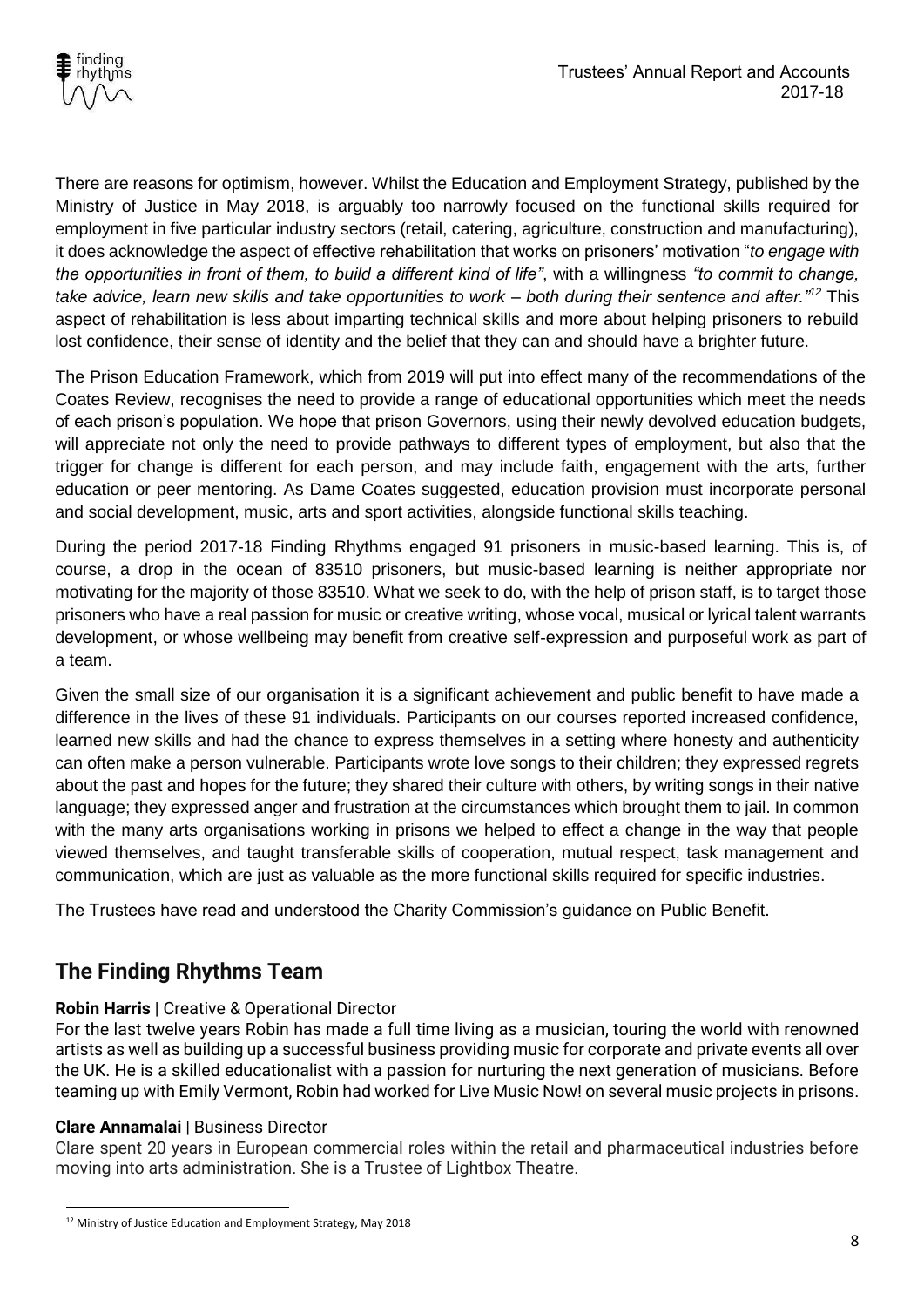

# **Gerard Elias, CBE QC** | Chair

Gerard was a leading criminal barrister with a career spanning 50 years and an involvement in some of the most important cases on the Welsh Circuit. He was a Deputy High Court Judge and a Recorder and is a former Leader of the Wales and Chester Circuit. He chaired Sports Resolutions UK; is Chancellor, Diocese of Swansea and Brecon; Chairman of ECB's Cricket Discipline Commission and of the MCC Disciplinary Panel.

# **His Honour Judge Nicholas Hilliard, QC** | Trustee

Nicholas was a high profile criminal barrister who in January 2015 became the Recorder of London, the most senior legal post at the [Old Bailey.](http://www.oldbaileyonline.org/) Before that he was the 80th Common Serjeant of London, a post he had held since May 2013. Judge Hilliard is also a Trustee of [Crisis,](http://www.crisis.org.uk/) the charity for single homeless people, and the Ben Kinsella Trust, which aims to promote awareness of the effects of knife crime.

# **David Jenkins** | Treasurer

David is a financial analyst whose career spans work in London to the Philippines. He is currently CFO and Company Secretary for Squint/Opera Limited.

## **Herb Nahapiet, OBE** | Trustee

Herb is a chartered civil engineer who spent the first half of his career in construction and the second in the criminal justice field, notably as the first managing director of what is now Sodexo Justice Services. Herb has also done extensive pro bono work for government and the third sector in the UK and around the world, and is Vice Chairman and Treasurer of The Koestler Trust.

During this financial year Finding Rhythms employed a total of 18 musicians and music engineers. These practitioners were engaged on a freelance basis, with one lead musician and one support musician being present in every workshop alongside a music engineer. Creative & Operational Director, Robin Harris, was responsible for recruitment and mapping of personnel for each project and ensuring that the work was delivered to the high standard that we expect.

# **Plans for 2018-19**

Our five year plan to 2022 aims:

- To impact upon more offenders
- To change public perception of offenders
- To carry out our activities more effectively and efficiently, by building a sustainable organisation committed to the reduction of offending through music-making.

During 2018-19 these aims will be achieved with the following activities:

**Music-making projects in prisons -** at least 11 music-making courses, in prisons in London, the South East, Wales and the North West, engaging a total of 130-150 participants, making 11 albums of original music and employing ~20 professional musicians.

**Developing our programme of post-release music-based mentoring** - in collaboration with partners who specialise in supporting ex-offenders, including Community Rehabilitation Companies and mentoring charities.

**Extending our work with young people in the community** - working in partnership with youth mentoring charities and statutory agencies to provide music recording opportunities for talented young people who might not otherwise have routes into the creative industries.

**Live performance and digital dissemination of music made in prisons and community settings** - increasing the number of end-of-course presentations in the prisons themselves and exposing our music to a wider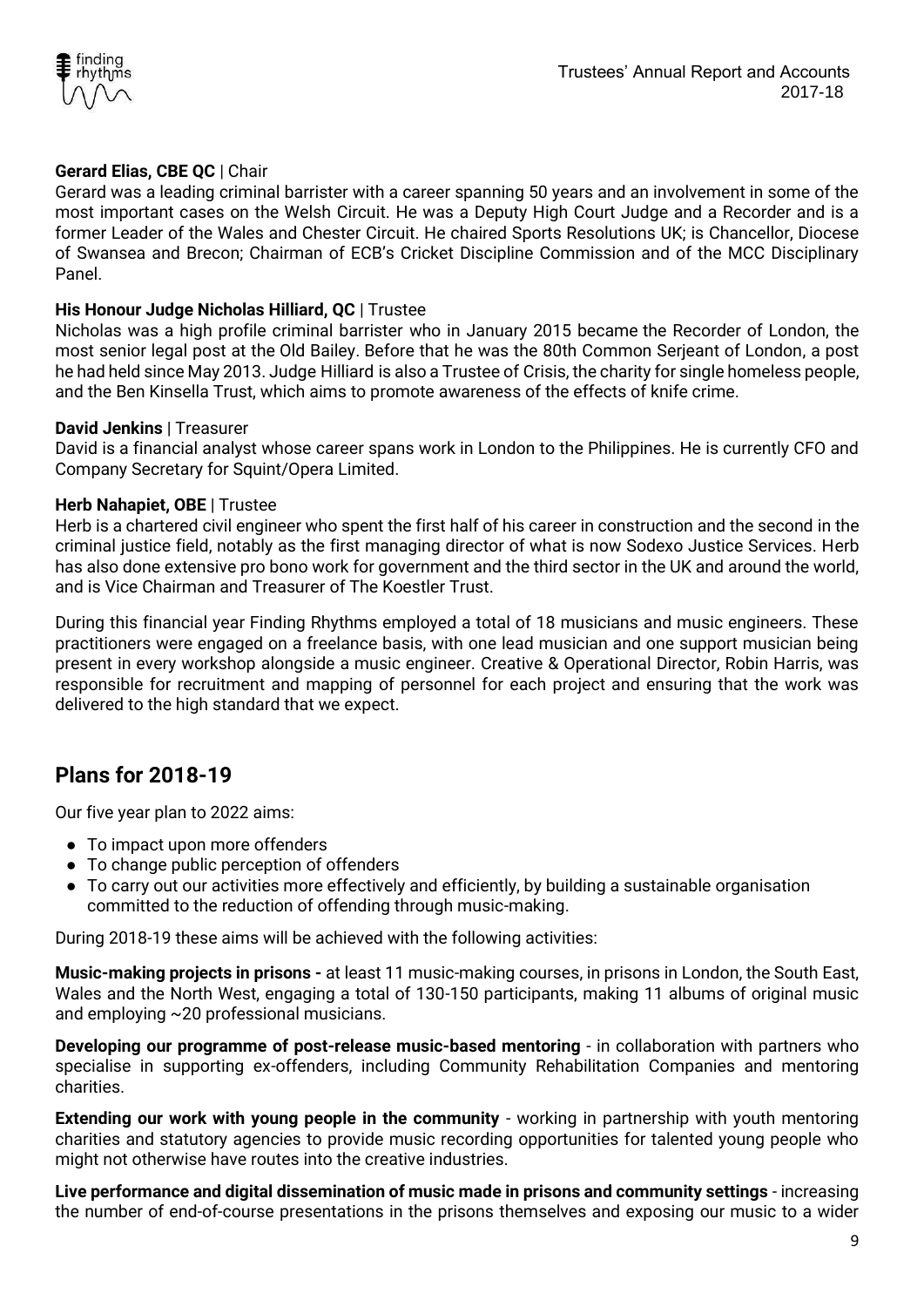

audience through radio play, live events and partnerships.

**Training and professional development for practitioners** - At least 2 practitioner training days during the period. Training days are as valuable for experienced team members as they are for new joiners, and are critical to ensuring that we continue to deliver gold-standard music-making courses which promote artistic excellence and personal development.

**Diversifying income** - Developing our fee-for-service proposition and exploring other revenue-generation opportunities to fund our charitable activity.

**Measurement** - Continuing to measure and assess the effectiveness of our activity, through studies with Sussex University, Cambridge University and Youth Music Foundation.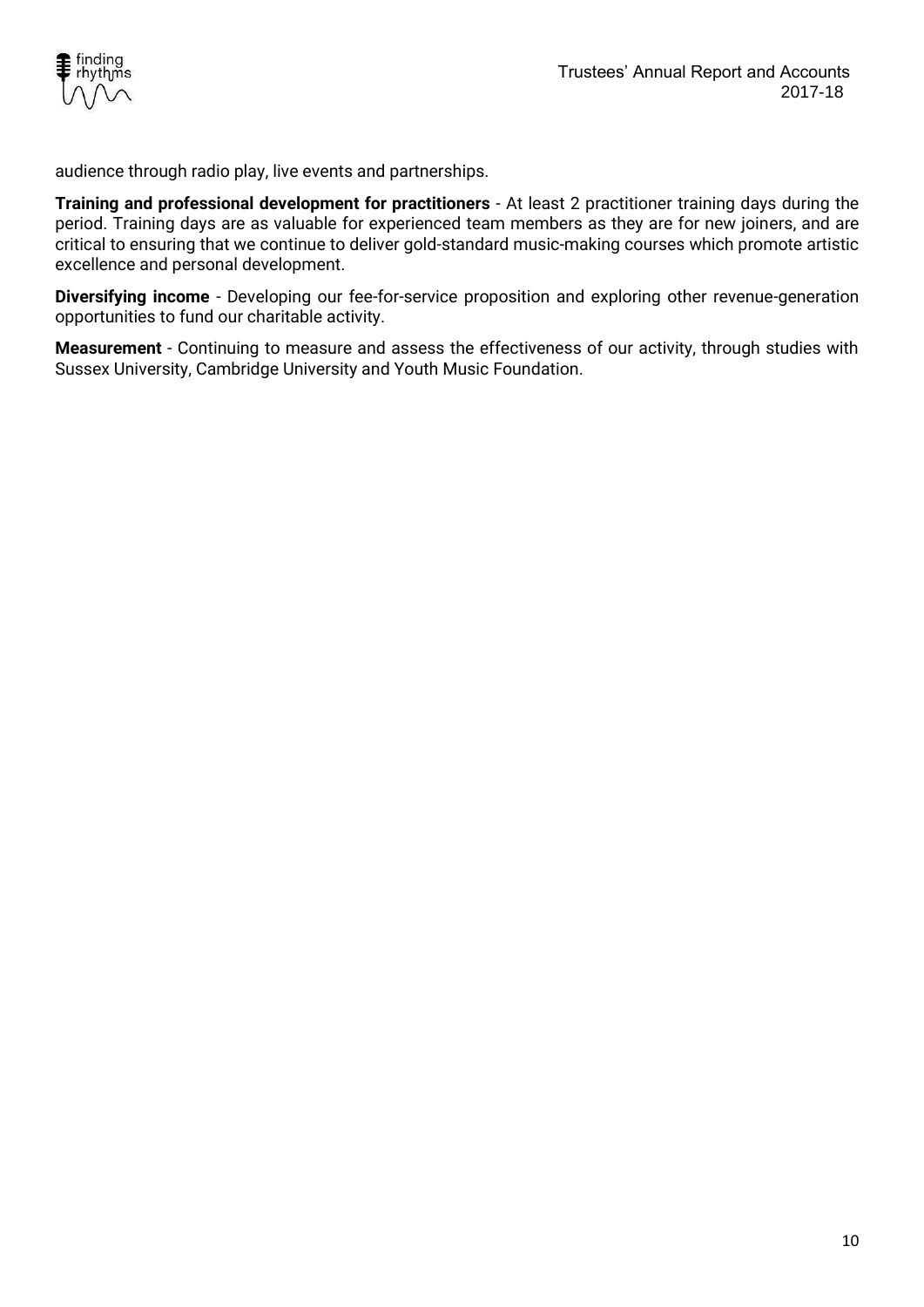

# **Financial Statement**

Over the course of the financial year 2017-18 incoming resources totalled £161,142. Outgoing resources totalled £148,151. This gave a net surplus of £12,991, with free reserves totalling £99,222 at the end of the year. Of this £32,292 was restricted and £67,930 was unrestricted. £28,398 of the unrestricted funds was designated to a contingency fund - see below.

# **Reserves Policy**

The Trustees have agreed to designate part of the charity's unrestricted reserves to a contingency fund. The aim is that this contingency fund will be maintained at the level of approximately six months of running costs (i.e. not project costs). The contingency fund will be managed by the Board of Trustees.

At the end of this financial period, £28,398 of unrestricted funds have been identified as suitable for this purpose. This is equivalent to approximately six months' running costs.

The Trustees will review this policy annually, taking into account the expansion of the charity and the associated risks.

# **Supporters in 2017-18**

The Board wishes to thank all those, individuals and companies, who have donated to the Charity or made contributions in other ways to the running and administration of the organisation during the year. Without your support, the charity could not continue to exist. Significant supporters during 2017-18 include:

Andrew Lloyd Webber Foundation Arts Council England CHK Charities Limited Colwinston Charitable Trust Garfield Weston Foundation John R Murray Charitable Trust Moondance Foundation The Hobson Charity The Goldsmiths' Company Santander Foundation Youth Music Foundation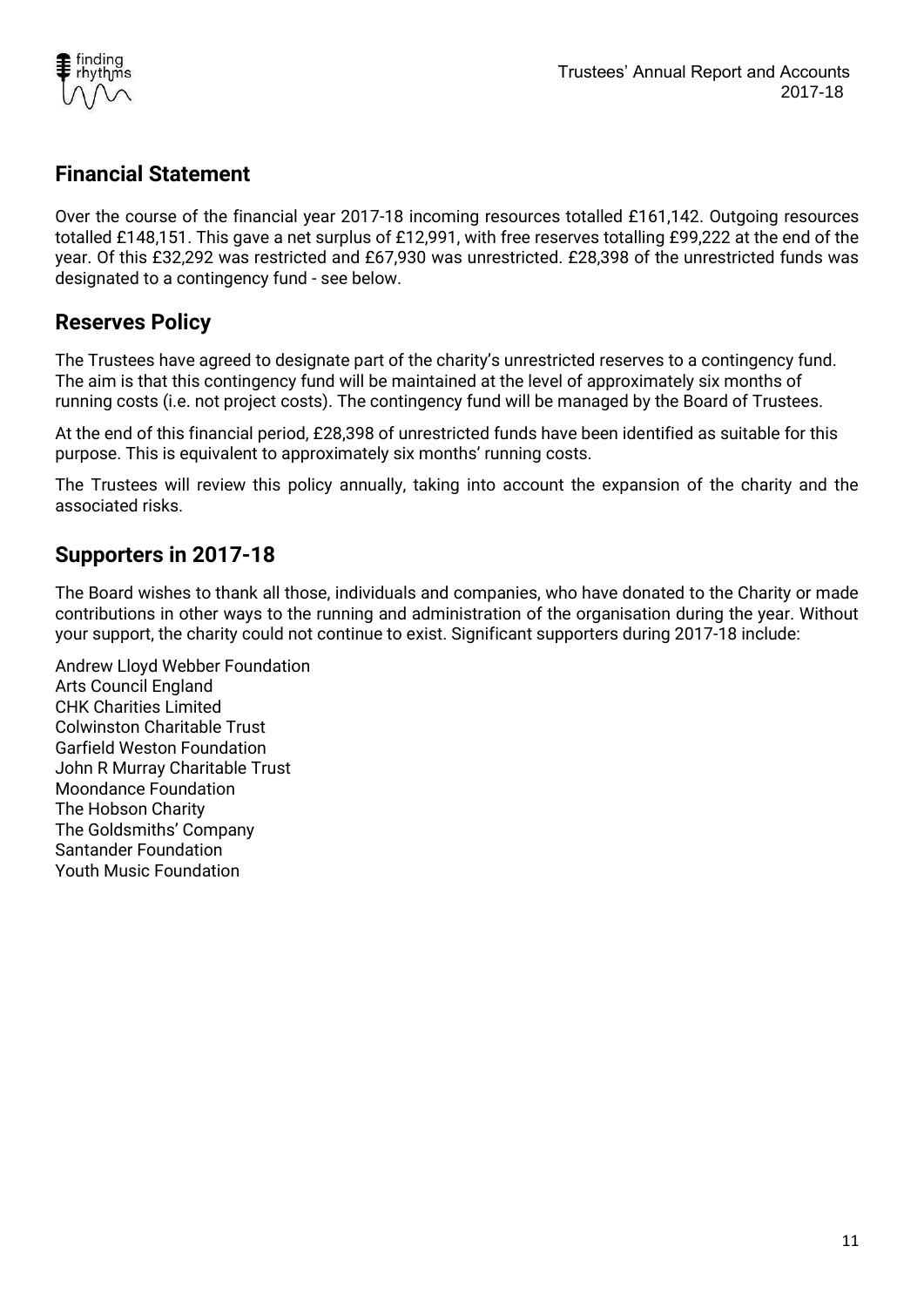

# **Statement of Trustee Responsibilities**

Company law requires the Trustees (who are also the directors of Finding Rhythms CIO for the purposes of company law) to prepare the financial statements for each financial year which give a true and fair view of the state of affairs of the charitable company and of the surplus or deficit of the charitable company for that period.

In preparing those financial statements. The directors are required to:

- select suitable accounting policies and apply them consistently;
- make judgements and estimates that are reasonable and prudent;
- prepare the financial statements on the going concern basis unless it is inappropriate to presume that the charitable company will continue in operation

The directors are responsible for keeping proper accounting records which disclose reasonable accuracy at any time the financial position of the charitable company and to enable them to ensure that the financial statements comply with the Companies Act 2006. They are also responsible for safeguarding the assets of the charitable company and hence for taking responsible steps for the prevention and detection of fraud and other irregularities.

This report has been delivered in accordance with the provisions in part 15 of the Companies Act 2006 applicable to companies subject to the small companies' regime.

Signed:

Cream Glio

**Gerard Elias** Chair of Trustees, on behalf of the Board

Date: 30.7.2018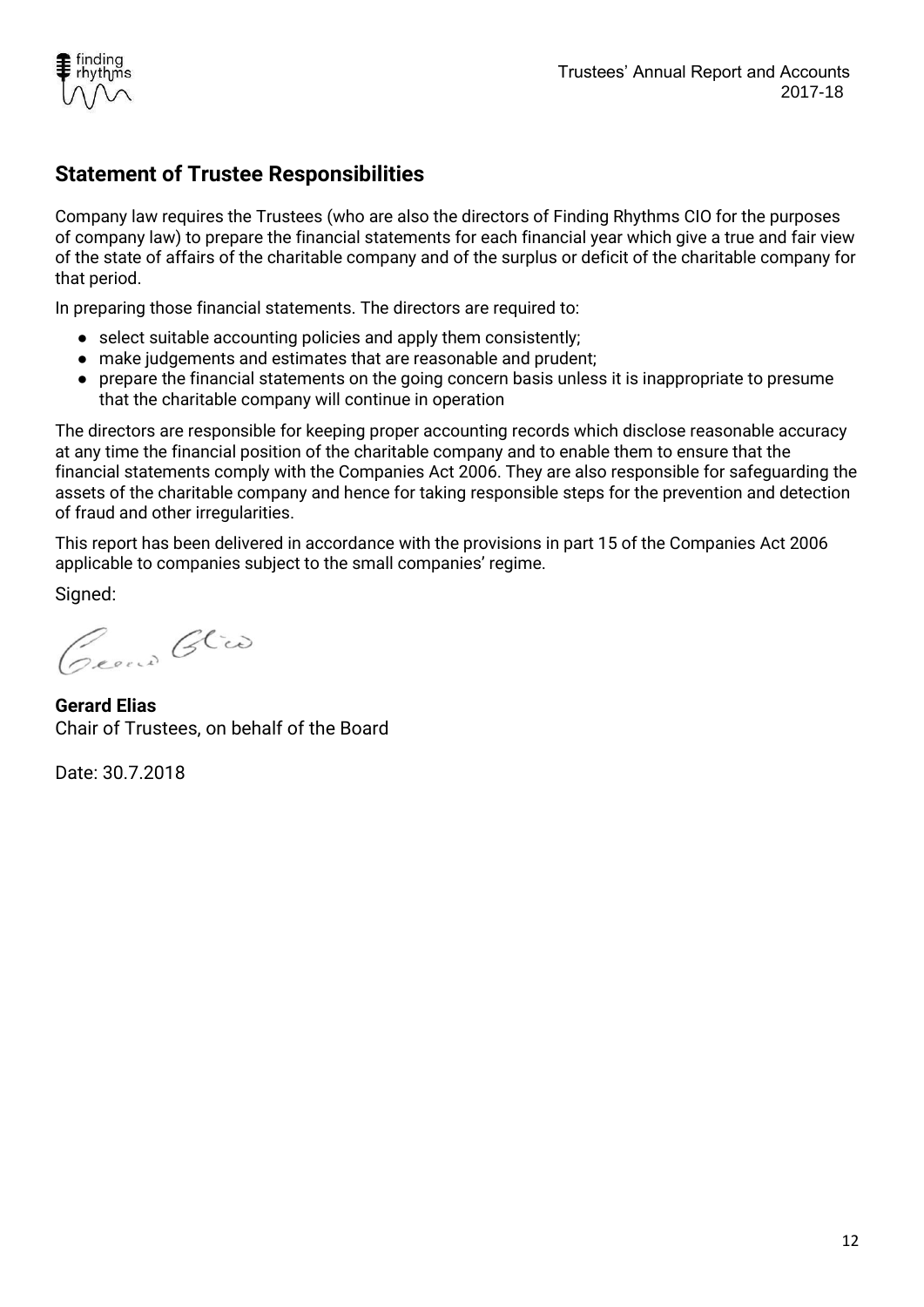

#### Independent Examiner's Report to the Trustees of the Finding Rhythms

Report to the trustees of Finding Rhythms on the accounts for the year ended 31 March 2018 set out on pages 14 to 22.

#### Respective responsibilities of the trustees and examiner

The charity's trustees are responsible for the preparation of the accounts. The trustees consider that an audit is not required for this year (under section 144 (2) of the Charities Act 2011 (the 2011 Act) ) and that an independent examination is needed.

It is my responsibility to:

- examine the accounts (under section 145 of the 2011 Act).

- to follow the procedures laid down in the General Directions given by the Charity Commission (under section 145(5)(b) of the Act).

- and to state whether particular matters have come to my attention.

#### Basis of independent examiner's statement

My work was conducted in accordance with the General Directions given by the Charity Commissioners. My procedures consisted of comparing the accounts with the accounting records kept by the CIO, and making such limited enquiries of the officers of the CIO as I considered necessary for the purposes of this report. The procedures undertaken do not provide all the evidence that would be required in an audit, and consequently no opinion is given as to whether the accounts present a 'true and fair view' and the report is limited to those matters set out in the statement below.

#### Independent Examiner's statement

In the course of my examination, no matter has come to my attention

 $\mathbf{1}$ which gives me reasonable cause to believe that in any material respect, the requirements

Recommended Practice: Accounting and Reporting by Charities.

to keep accounting records in accordance with section 130 of the Charities Act; and to prepare accounts which accord with the accounting records, comply with the accounting requirements of the Charities Act 206 and with the methods and principles of the Statement of

 $\mathcal{D}$ 

have not been met; or

to which, in my opinion, attention should be drawn in order to enable a proper understanding of the accounts to be reached.

Debbie Mace 23 Forgebank Walk Halton LA2 6FD

Deplus Med

**Independent Examiner** 

Date: 05-Aug-18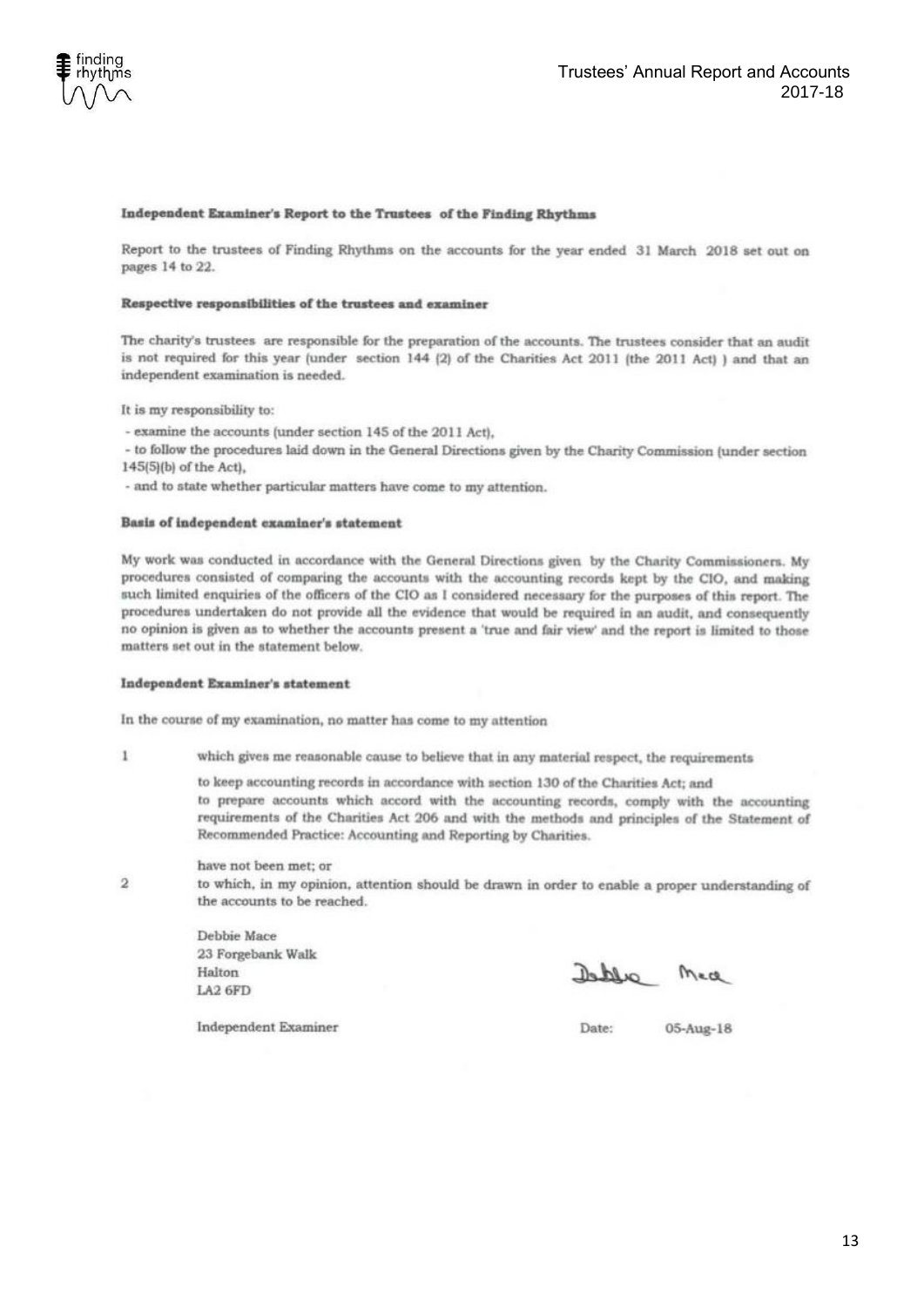

## **FINDING RHYTHMS A Charitable Incorporated Organisation - Reg no 1151872 Statement of Financial Activities incorporating an Income and Expenditure Account For year ended 31 March 2018**

|                                                                    |              | 2018                | 2018              | 2018         | 2017         |
|--------------------------------------------------------------------|--------------|---------------------|-------------------|--------------|--------------|
|                                                                    |              | <b>Unrestricted</b> | <b>Restricted</b> | <b>TOTAL</b> | <b>TOTAL</b> |
|                                                                    |              | funds               | funds             | <b>FUNDS</b> | <b>FUNDS</b> |
| <b>Income</b>                                                      | <b>NOTES</b> | £                   | £                 | £            | £            |
| Income from donations                                              | 2            | 57,649              | 85,935            | 143,584      | 150,589      |
| Income from charitable activities                                  | 3            | 17,090              | 0                 | 17,090       | 6,839        |
| Investment income                                                  | 4            | 468                 | 0                 | 468          | 254          |
| <b>Total Income</b>                                                |              | 75,207              | 85,935            | 161,142      | 157,682      |
| <b>Expenditure</b>                                                 |              |                     |                   |              |              |
| Costs of raising funds                                             |              | $\Omega$            | 0                 | 0            | 693          |
| Expenditure on Charitable activities                               | 5            | 39,343              | 108,808           | 148,151      | 170,738      |
| <b>Total expenditure</b>                                           |              | 39,343              | 108,808           | 148,151      | 171,431      |
| Net Income/(Expenditure) and net movement<br>in funds for the year |              | 35,864              | (22, 873)         | 12,991       | (13, 749)    |
| <b>RECONCILIATION OF FUNDS</b>                                     |              |                     |                   |              |              |
| Total funds brought forward                                        |              | 32,066              | 54,165            | 86,231       | 99,980       |
| <b>Total funds carried forward</b>                                 |              | 67,930              | 31,292            | 99,222       | 86,231       |

The statement of financial activities includes all gains and losses recognised in the year. All income and expenditure derive from continuing activities.

The notes on pages 17 to 22 form part of these accounts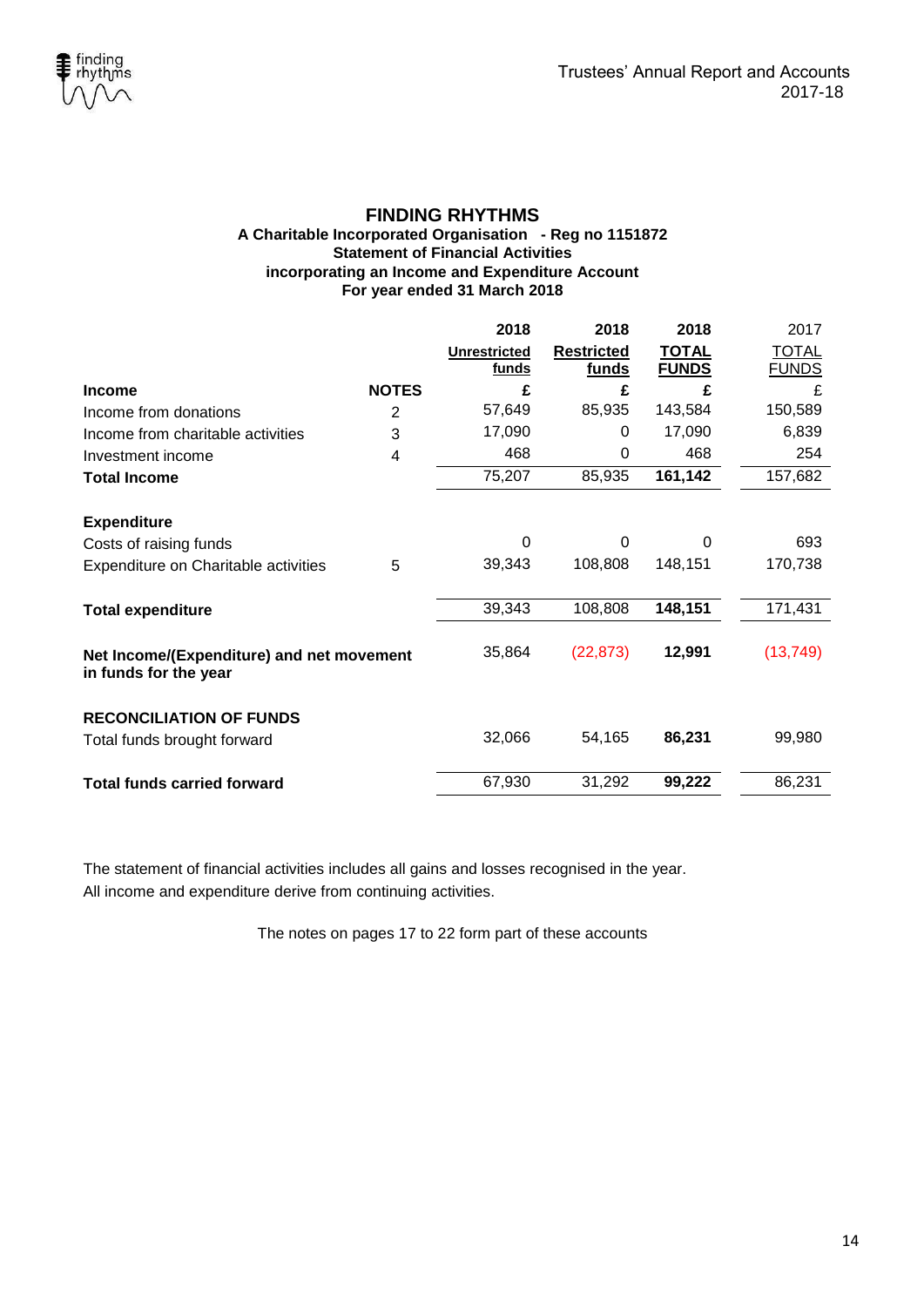## **FINDING RHYTHMS A Charitable Incorporated Organisation - Reg no 1151872 Balance Sheet as at 31 March 2018**

|                                              |                                  | 2018    |         | 2017   |        |
|----------------------------------------------|----------------------------------|---------|---------|--------|--------|
|                                              | <b>Notes</b>                     | £       | £       | £      | £      |
| <b>Current Assets</b>                        |                                  |         |         |        |        |
| <b>Debtors</b>                               | 13                               | 10,907  |         | 7,228  |        |
| Cash at bank                                 |                                  | 103,830 |         | 91,974 |        |
|                                              | <b>Total current assets</b>      |         | 114,737 |        | 99,202 |
| <b>Current Liabilities</b>                   |                                  |         |         |        |        |
| Creditors falling due within one year        | 14                               | 15,515  |         | 12,971 |        |
|                                              | <b>Total current liabilities</b> |         | 15,515  |        | 12,971 |
| <b>Net Current assets</b>                    |                                  |         | 99,222  |        | 86,231 |
| <b>Total assets less current liabilities</b> |                                  |         | 99,222  |        | 86,231 |
| The funds of the charity:                    | 15                               |         |         |        |        |
| Unrestricted funds                           |                                  |         |         |        |        |
| Designated fund - contingency fund           |                                  | 28,398  |         | 27,533 |        |
| General unrestricted funds                   |                                  | 39,532  |         | 4,533  |        |
|                                              |                                  |         | 67,930  |        | 32,066 |
| <b>Restricted funds</b>                      |                                  |         | 31,292  |        | 54,165 |
|                                              |                                  |         |         |        |        |
|                                              |                                  |         | 99,222  |        | 86,231 |

For the financial year ended 31 March 2018 the directors are satisfied that the charitable company was entitled to exemption from audit under Section 477 of the Companies Act 2006 and no notice has been deposited under Section 476. The accounts have been examined by an Independent Examiner, in accordance with section 145 of the Charities Act 2011. Her report appears on page 13.

The directors acknowledge their responsibilities for:

(a) ensuring that the company keeps accounting records which comply with Section 386 of the Companies Act 2006, and

(b) preparing financial statements which give a true and fair view of the state of affairs of the company as at the end of the financial year and of its profit or loss (surplus or deficit) for each financial year in accordance with the requirements of Section 394 and 395 and which otherwise comply with the requirements of the Companies Act 2006 relating to financial statements, so far as applicable to the company.

These financial statements have been prepared in accordance with the provisions in Part 15 of the Companies Act 2006 relating to small companies and constitute the annual accounts required by the Companies Act 2006.

# **ON BEHALF Of THE BOARD OF TRUSTEES** Signed:

Real Glio

Approved by the Board of Trustees on:

30.7.18 Name: **G. Elias**

The notes on pages 17 to 22 form part of these accounts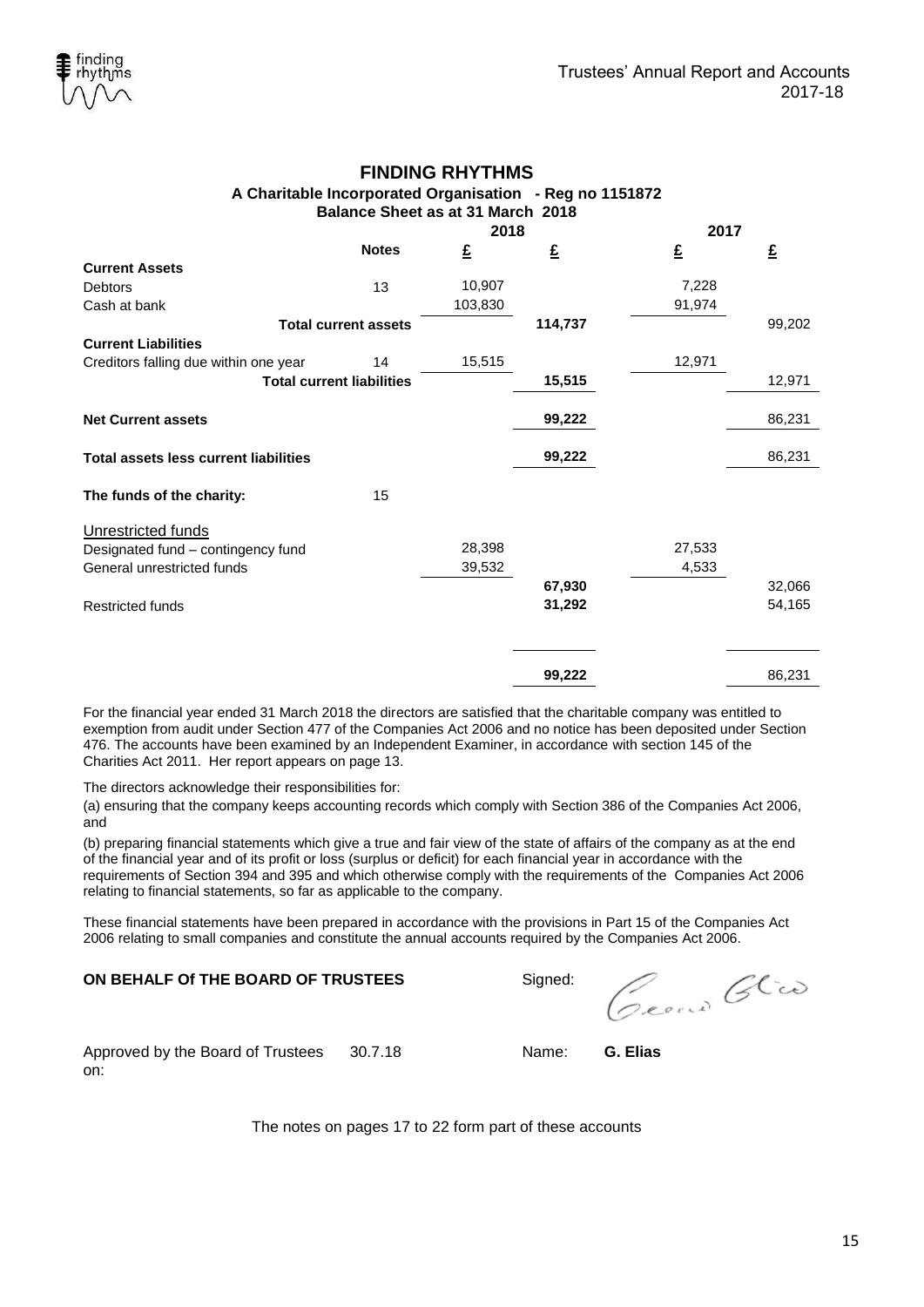

# **FINDING RHYTHMS Statement of Cash Flows For year ended 31 March 2018**

|                                                              | <b>Note</b> | 2018    | 2017      |
|--------------------------------------------------------------|-------------|---------|-----------|
|                                                              |             | £       | £         |
| <b>Cash generated/(used) in Operating Activities</b>         | 17          | 11,388  | (38, 271) |
| Cash flows from investing activities<br>Interest income      |             | 468     | 254       |
| Cash provided by/(used in) investing activities              |             | 468     | 254       |
| Cash used in financing activities                            |             | 0       | $\bf{0}$  |
| Increase/(decrease) in cash and cash equivalents in the year |             | 11,856  | (38, 017) |
| Cash and cash equivalents at the beginning of the year       |             | 91,974  | 129,991   |
| Total cash and cash equivalents at the end of the year       |             | 103,830 | 91,974    |
|                                                              |             |         |           |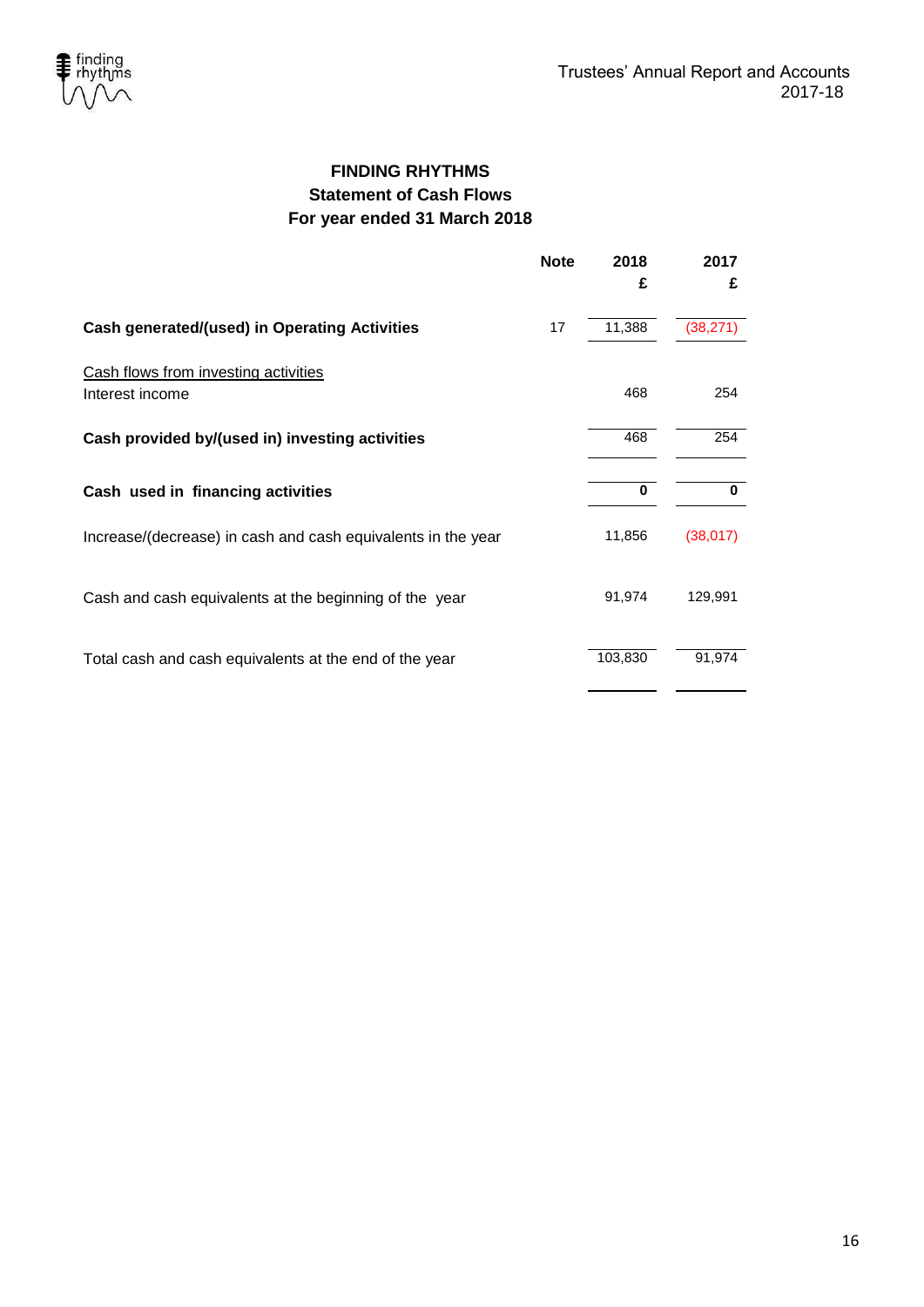

# **1. ACCOUNTING POLICIES**

## **a) Basis of preparation**

The financial statements have been prepared in accordance with Accounting and Reporting by Charities: Statement of Recommended Practice applicable to charities preparing their accounts in accordance with the Financial Reporting Standard applicable in the UK and Ireland (FRS 102)(effective 1 January 2015) - Charities SORP (FRS 102), the Financial Reporting Standard applicable in the UK and Republic of Ireland (FRS 102) and the Companies Acts 2006.

Finding Rhythms meets the definition of a public benefit entity under FRS102. Assets and liabilities are initially recognised at historical cost or transaction value unless otherwise stated in the relevant accounting policy notes(s).

## **b) Preparation of the accounts on a going concern basis**

The trustees consider that there are no material uncertainties about the charity's ability to continue as a going concern.

## **c) Income**

Income is recognised when the charity has entitlement to the funds, any performance conditions attached to the item(s) have been met, it is probable that the income will be received and the amount can be measured reliably.

## **d) Donated services and facilities**

Donated professional services and donated facilities are recognised as income when the charity has control over the item, any conditions associated with the donated item have been met, the receipt of economic benefit from the use by the charity is probable and that economic benefit can be measured reliably. In accordance with the Charities SORP (FRS 102) general volunteer time is not recognised but is referred to in the trustee's annual report.

## **e) Fund accounting**

Unrestricted Funds are funds received which have no restrictions placed on their use and are available to spend on activities that further any of the purposes of the charity.

Designated funds are unrestricted funds of the charity which the trustees have decided to set aside to use for a specific purpose.

Restricted Funds are funds which are to be used for purposes as specified by the funder.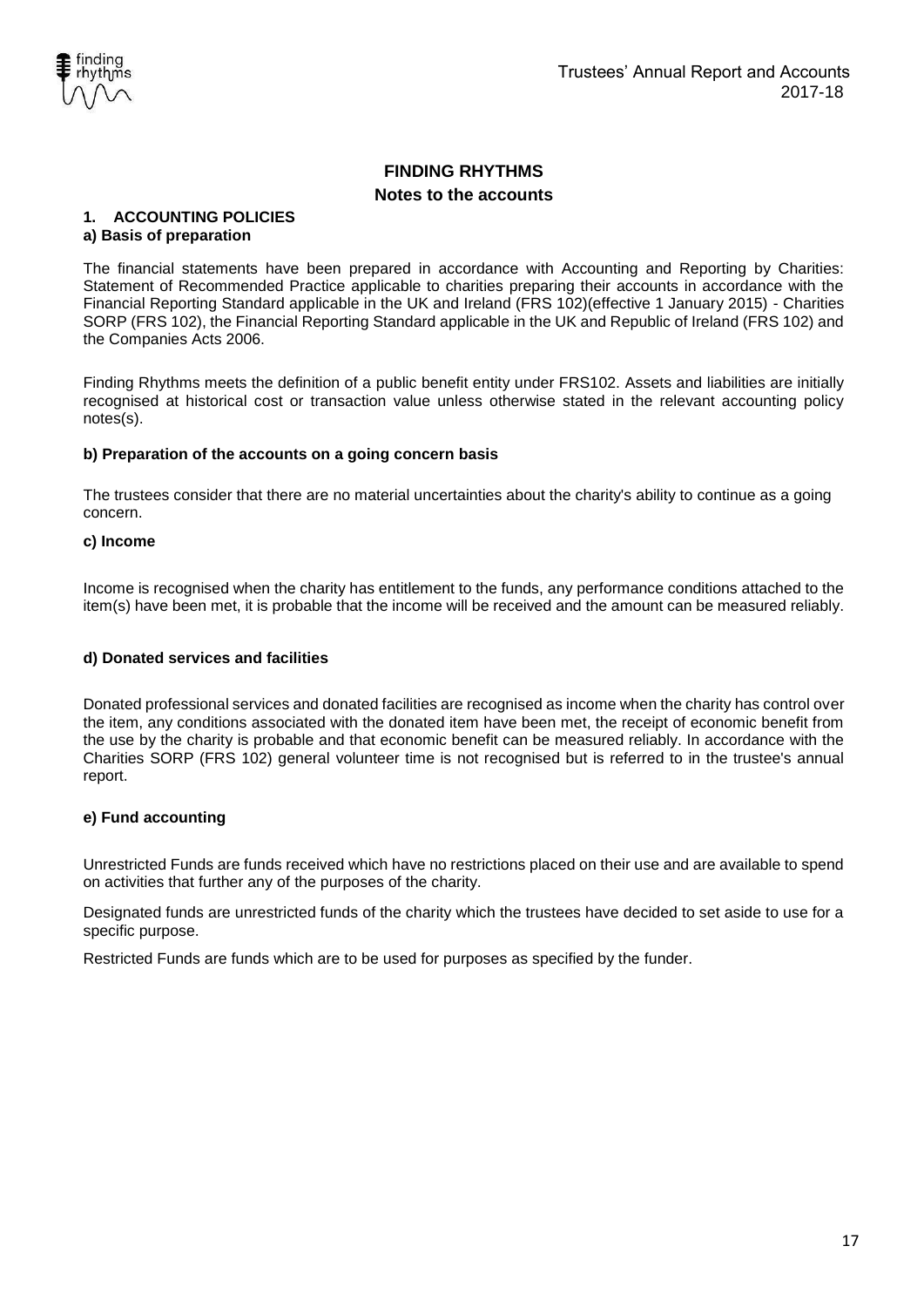|                                            | 2018               | 2018             | 2018         | 2017         |
|--------------------------------------------|--------------------|------------------|--------------|--------------|
| 2. INCOME FROM DONATIONS                   | £                  | £                | £            | £            |
| <b>Grants Received</b>                     | <b>Unrestricte</b> | <b>Restricte</b> | <b>TOTAL</b> | <b>TOTAL</b> |
|                                            | d                  | d                |              |              |
| Andrew Lloyd Webber Foundation             | 0                  | 10,000           | 10,000       | 10,100       |
| <b>Alchemy Foundation</b>                  | 0                  | 1,000            | 1,000        | 0            |
| Arts Council England (Grants for the Arts) | $\overline{0}$     | 13,500           | 13,500       | 1,492        |
| C H K Charities Ltd                        | 5,000              | 0                | 5,000        | 0            |
| <b>Chesterhill Charitable Trust</b>        | 0                  | 0                | 0            | 500          |
| City & Metropolitan Welfare Charity        | $\mathbf 0$        | 0                | 0            | 2,000        |
| Cockayne Grants for the Arts               | 1,000              | 0                | 1,000        | 0            |
| <b>Colwinston Charitable Trust</b>         | 0                  | 10,000           | 10,000       | $\Omega$     |
| The Edward & Dorothy Cadbury Charitable    |                    |                  |              |              |
| <b>Trust</b>                               | $\mathbf 0$        | 1,000            | 1,000        | 0            |
| Evan Cornish Foundation                    | 0                  | 0                | 0            | 7,500        |
| <b>Garfield Weston Foundation</b>          | 30,000             | 0                | 30,000       | 0            |
| Gwendoline and Margaret Davies Charity     | 0                  | 3,000            | 3,000        | $\mathbf 0$  |
| J Paul Getty Jnr Charitable Trust          | $\mathbf 0$        | 0                | 0            | 10,000       |
| John R Murray Charitable Trust             | 15,000             | 0                | 15,000       | 0            |
| Moondance Foundation                       | 0                  | 10,000           | 10,000       | 0            |
| Sheriffs' and Recorder's Fund              | 0                  | 0                | 0            | 2,000        |
| The 29th May 1961 Charitable Trust         | 0                  | 0                | 0            | 5,000        |
| The Albert Hunt Trust                      | 1,000              | $\mathbf 0$      | 1,000        | 0            |
| The Angus Allnatt Charitable Foundation    | $\mathbf 0$        | 2,000            | 2,000        | 0            |
| The Goldsmiths' Company                    | 0                  | 0                | 0            | 5,000        |
| The Hobson Charity Ltd                     | 0                  | 5,000            | 5,000        | 0            |
| The Ironmongers' Company                   | $\overline{0}$     | 0                | 0            | 6,000        |
| The Leathersellers' Company Charitable     |                    |                  |              |              |
| Fund                                       | 1,500              | 0                | 1,500        | 0            |
| The Mercers' Company                       | 0                  | 0                | 0            | 26,711       |
| The National Foundation for Youth Music    | 0                  | 24,473           | 24,473       | 39,156       |
| The Oakdale Trust                          | $\overline{0}$     | 1,000            | 1,000        | 0            |
| The Overstone Fund (Kent Community         | $\mathbf 0$        |                  |              |              |
| Foundation)                                |                    | 0                | $\bf{0}$     | 5,000        |
| <b>Santander Foundation</b>                | 0                  | 4,900            | 4,900        | 0            |
| Sir John Rolls Charitable Trust            | 1,000              | 0                | 1,000        | 1,000        |
| <b>Trusthouse Charitable Foundation</b>    | 0                  | $\mathbf 0$      | 0            | 11,500       |
| Donations                                  | 3,149              | 62               | 3,211        | 17,630       |
|                                            | 57,649             | 85,935           | 143,584      | 150,589      |

|                                                       | <b>Unrestricte</b> | <b>Restricte</b> | <b>TOTAL</b> | <b>TOTAL</b> |
|-------------------------------------------------------|--------------------|------------------|--------------|--------------|
| <b>3. INCOME FROM CHARITABLE</b><br><b>ACTIVITIES</b> |                    |                  |              |              |
| Sale of CDs and merchandise                           | 33                 |                  | 33           | 139          |
| <b>Commercial Service fees</b>                        | 5.650              |                  | 5.650        |              |
| Contributions from prisons                            | 11.407             |                  | 11.407       | 6,700        |
|                                                       | 17.090             |                  | 17.090       | 6.839        |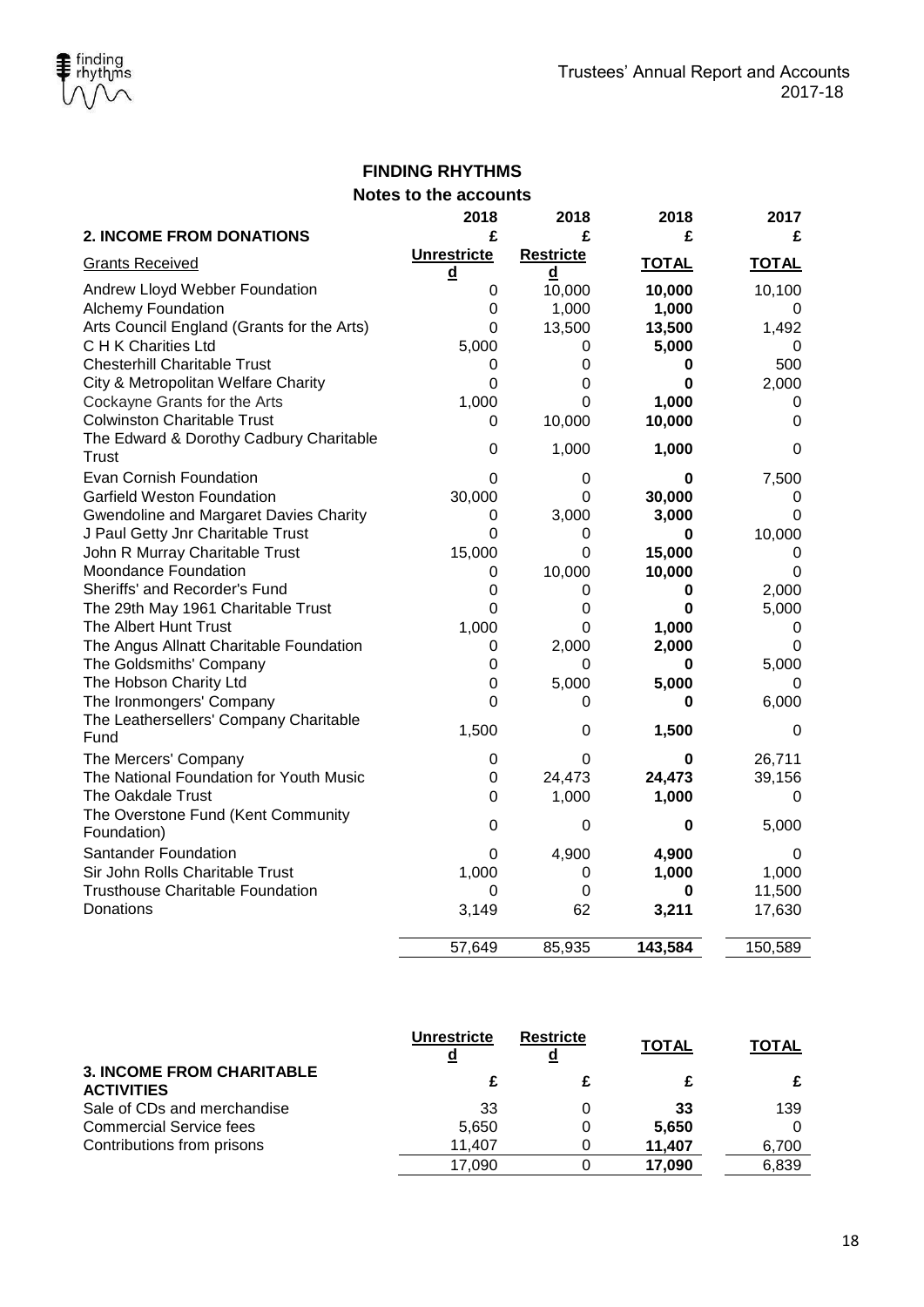|                                                                 | 2018    | 2017    |
|-----------------------------------------------------------------|---------|---------|
| <b>4. INVESTMENT INCOME</b>                                     | £       | £       |
| Deposit account interest                                        | 468     | 254     |
| <b>5. EXPENDITURE ON CHARITABLE</b><br><b>ACTIVITIES</b>        | £       | £       |
| Musician's fees and related costs                               | 80,606  | 86,684  |
| Workshop equipment & materials                                  | 1,310   | 1,895   |
| Participant BTEC/EDexcel certification                          | 6,144   | 6,070   |
| Creative professional fees                                      | 340     | 2,082   |
| CD design and printing                                          | 3,145   | 3,591   |
| Studio and venue hire                                           | (190)   | 2,037   |
| Support costs (note 6)                                          | 55,696  | 67,279  |
| Governance Costs (note 7)                                       | 1,100   | 1,100   |
|                                                                 | 148,151 | 170,738 |
| <b>6. SUPPORT COSTS</b>                                         | £       | £       |
| Staff costs (note 9)                                            | 46,938  | 55,141  |
| Staff recruitment                                               | 0       | 2,328   |
| Staff travel and training                                       | 797     | 1051    |
| Office and general costs                                        | 5,356   | 8,759   |
| <b>Promotional materials</b>                                    | 2,605   | 0       |
|                                                                 | 55,696  | 67,279  |
| <b>7. GOVERNANCE COSTS</b>                                      | £       | £       |
| Accountancy fees                                                | 200     | 200     |
| Independent examiner fees                                       | 900     | 900     |
|                                                                 | 1,100   | 1,100   |
| 8. NET OUTGOING RESOURCES                                       |         |         |
| The Operating Surplus is stated after charging :-               | £       | £       |
| Depreciation                                                    | 0       | 0       |
| <b>Trustee Emoluments</b>                                       | 0       | 0       |
| 9. ANALYSIS OF STAFF COSTS, AND TRUSTEE                         |         |         |
| <b>REMUNERATION AND EXPENSES</b>                                | £       | £       |
| Salaries                                                        | 45,664  | 54,012  |
| <b>Employer's National Insurance Contributions</b>              | 4,049   | 4,129   |
| Reduced by: Employers Allowance                                 | (3,000) | (3,000) |
| Employers pension contribution                                  | 225     | 0       |
|                                                                 | 46,938  | 55,141  |
| No employees received employee benefits exceeding £60,000 (2017 | nil).   |         |

## Trustee remuneration and expenses

The trustees all give freely their time without any form of remuneration or other benefit in cash or in kind.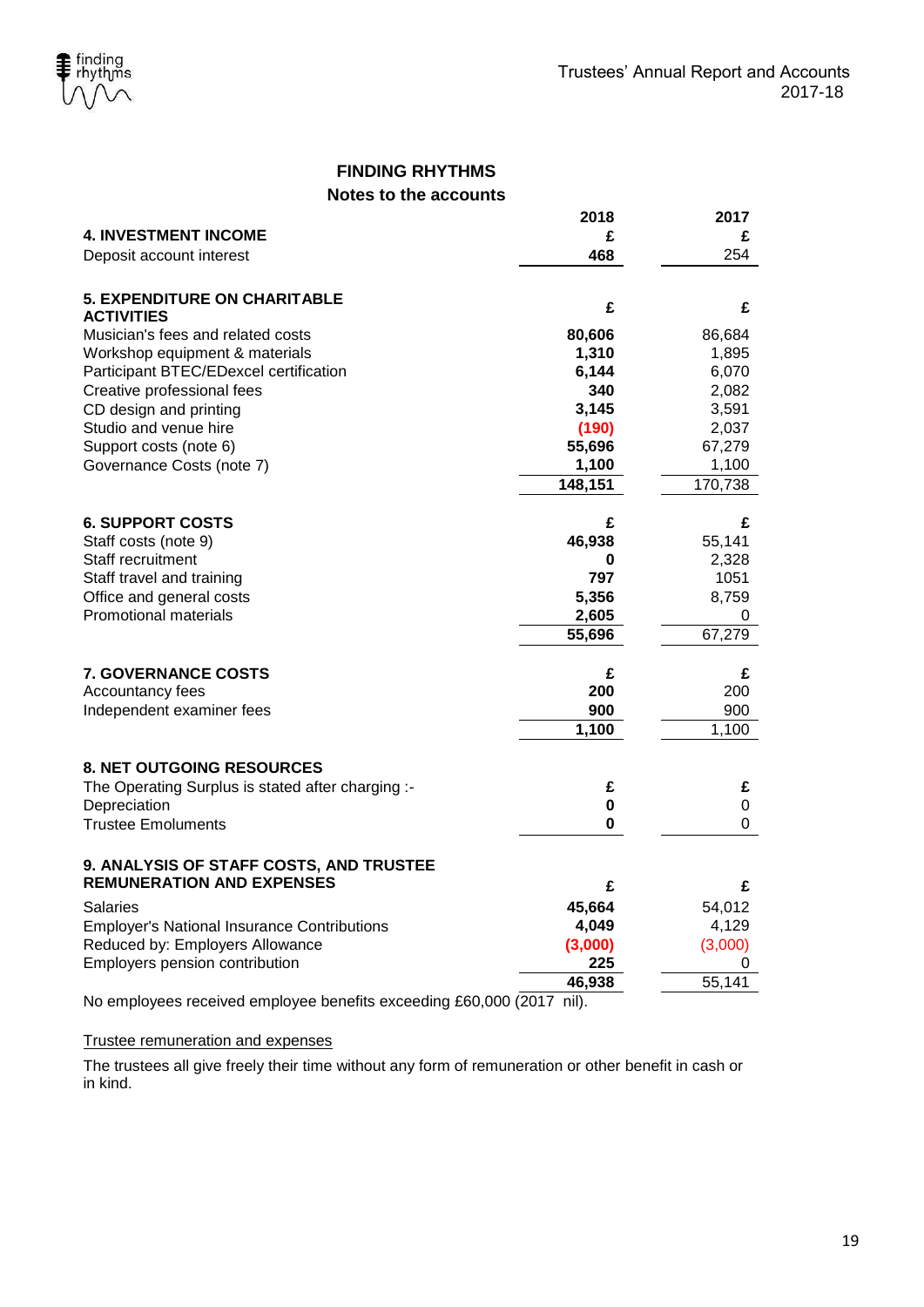# **FINDING RHYTHMS**

## **Notes to the accounts**

## **10. STAFF PENSION**

Employees of the company are entitled to join a defined contribution 'money purchase' scheme. The company contribution is restricted to the contributions disclosed in note 9.

Finding Rhythms' pension scheme is operated by Smart Pension, whose Master Trust leverages the expertise of FCA regulated investment professionals who only invest pension funds in the largest of blue chip funds (such as Legal & General and HSBC (Sharia fund)), providing protection and opportunities for good, steady growth. The Master Trust is overseen by a board of experienced trustees (the majority of whom are independent), appointed to serve members and to protect their interests. Those trustees have control over scheme assets at all times, ensuring legislation is complied with and value for money criteria are adhered to. Smart Pension charge employees a 0.75% Assets under Management Charge (AMC) per annum and no other fees for their standard service.

## **11. STAFF NUMBERS**

The average monthly head count was two during the year being 1.25 full time equivalents (2017 three).

| <b>Income</b>                        | Unrestricte<br>d | <b>Restricted</b> | <b>TOTAL</b><br>2017 |
|--------------------------------------|------------------|-------------------|----------------------|
| Income from Donations                | 26,464           | 124,125           | 150,589              |
| Income from charitable activities    | 6839             | 0                 | 6,839                |
| Investment income                    | 254              | 0                 | 254                  |
| <b>Total Income</b>                  | 33,557           | 124,125           | 157,682              |
| <b>Expenditure</b>                   |                  |                   |                      |
| Cost of raising funds                | 693              | 0                 | 693                  |
| Expenditure on Charitable activities | 89,296           | 81,442            | 170,738              |
| Total expenditure                    | 89,989           | 81,442            | 171,431              |
| Net Income/(Expenditure)             | (56, 432)        | 42,683            | (13, 749)            |
| RECONCILIATION OF FUNDS              |                  |                   |                      |
| Total funds brought forward          | 88,498           | 11,482            | 99,980               |
| Total funds carried forward          | 32,066           | 54,165            | 86,231               |
|                                      |                  | 2018              | 2017                 |
| <b>13.DEBTORS</b>                    |                  | £                 | £                    |
| Other debtors                        |                  | 10407             | 6,700                |
| Prepaid expenses                     |                  | 500               | 528                  |
|                                      |                  | 10,907            | 7,228                |
| <b>14. CREDITORS</b>                 |                  |                   |                      |
| <b>Trade Creditors and accruals</b>  |                  | 14,347            | 10,885               |
| H M Revenue & Customs                |                  | 1,061             | 1,086                |
| Other creditors                      |                  | 107               | 1000                 |
|                                      |                  | 15,515            | 12,971               |

## **12. COMPARATIVES FOR THE STATEMENT OF FINANCIAL ACTIVITIES**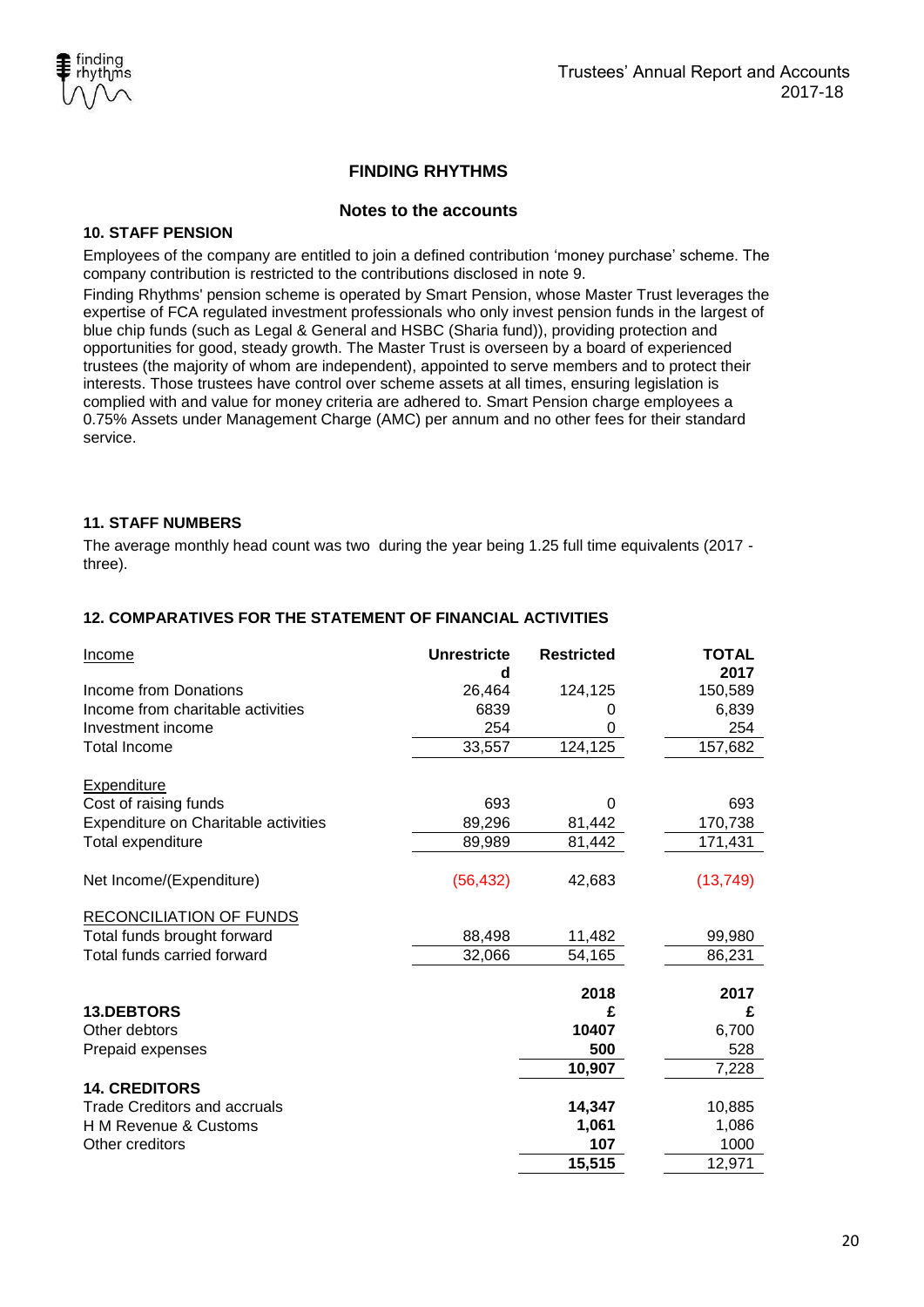| Notes to the accounts                       |                                           |                              |                                     |                  |                                       |
|---------------------------------------------|-------------------------------------------|------------------------------|-------------------------------------|------------------|---------------------------------------|
| <b>15. STATEMENT OF FUNDS</b>               | <b>Balance at 31</b><br><b>March 2017</b> | Incoming<br><b>Resources</b> | <b>Resources</b><br><b>Expended</b> | <b>Transfers</b> | <b>Balance at</b><br>31 March<br>2018 |
| Unrestricted funds                          | £                                         |                              |                                     | £                | £                                     |
| Designated funds                            | 27,533                                    |                              |                                     | 865              | 28,398                                |
| General funds                               | 4,533                                     | 75,207                       | 39,343                              | (865)            | 39,532                                |
|                                             | 32,066                                    | 75,207                       | 39,343                              | 0                | 67,930                                |
| Restricted funds                            |                                           |                              |                                     |                  |                                       |
| <b>Business Director post</b>               | 12,756                                    | 0                            | 12,756                              | 0                | o                                     |
| <b>HMP The Mount</b>                        | 737                                       | 10,000                       | 10,737                              | O                | O                                     |
| <b>HMP Cardiff</b>                          | 0                                         | 12,000                       | 12,000                              |                  | O                                     |
| <b>HMP Ford</b>                             | $\Omega$                                  | 4,900                        | 4,900                               | O                | O                                     |
| <b>HMP Parc</b>                             | 0                                         | 12,000                       | 12,000                              | O                | 0                                     |
| Projects in Young Offender<br>Institutions  | 26,748                                    | 27,535                       | 23,991                              | 0                | 30,292                                |
| <b>HMP Rochester &amp; HMP</b><br>Swaleside | 0                                         | 13,500                       | 13,500                              | 0                | 0                                     |
| Out of prison work                          | 6,424                                     | 0                            | 6,424                               | 0                | O                                     |
| HMYOI Swinfen Hall 2017                     | 7,500                                     | 5,000                        | 12,500                              | O                |                                       |
| HMYOI Swinfen Hall 2018                     | 0                                         | 1,000                        | 0                                   | 0                | 1,000                                 |
|                                             | 54,165                                    | 85,935                       | 108,808                             | 0                | 31,292                                |
| <b>TOTAL FUNDS</b>                          | 86,231                                    | 161,142                      | 148,151                             | 0                | 99,222                                |

Unrestricted funds are available to be spent for any of the purposes of the charity.

General funds include the balance of a grant from Garfield Weston that is to be spent over two years.

Designated funds have been set aside by the Trustees to provide for contingencies, as outlined in the reserve policy

The balance of funds from The Edward and Dorothy Cadbury Trust will go towards a project at HMYOI Swinfen Hall scheduled to start in June 2018.

The balance of funds from Youth Music will go towards further projects in young offender institutions during 2018 and early 2019

## **16. ANALYSIS OF NET ASSETS BETWEEN FUNDS**

|                                 | <b>Designated</b><br>General<br><b>Funds</b><br><b>Funds</b> | <b>Restricte</b><br>d Funds |         |         | Total<br><b>Funds</b> |
|---------------------------------|--------------------------------------------------------------|-----------------------------|---------|---------|-----------------------|
|                                 |                                                              |                             |         |         |                       |
| Cash at bank and in hand        | 42.025                                                       | 28.398                      | 33.907  | 103.830 |                       |
| Other net assets /(liabilities) | (2.493)                                                      |                             | (2.615) | (4.608) |                       |
|                                 | 39.532                                                       | 28.398                      | 31.292  | 99.222  |                       |

## **17. RECONCILIATION OF NET MOVEMENT IN FUNDS TO NET CASH FLOWS**

|                                                       | 2018    | 2017      |
|-------------------------------------------------------|---------|-----------|
|                                                       |         |           |
| Net movement in funds                                 | 12.991  | (13,749)  |
| Deduct interest income shown in investment activities | (468)   | (254)     |
| Decrease/(increase) in debtors                        | (3,679) | (5,566)   |
| Increase/(decrease) in creditors                      | 2.544   | (18, 702) |
| Net cash used in operating activities                 | 11.388  | (38, 271) |